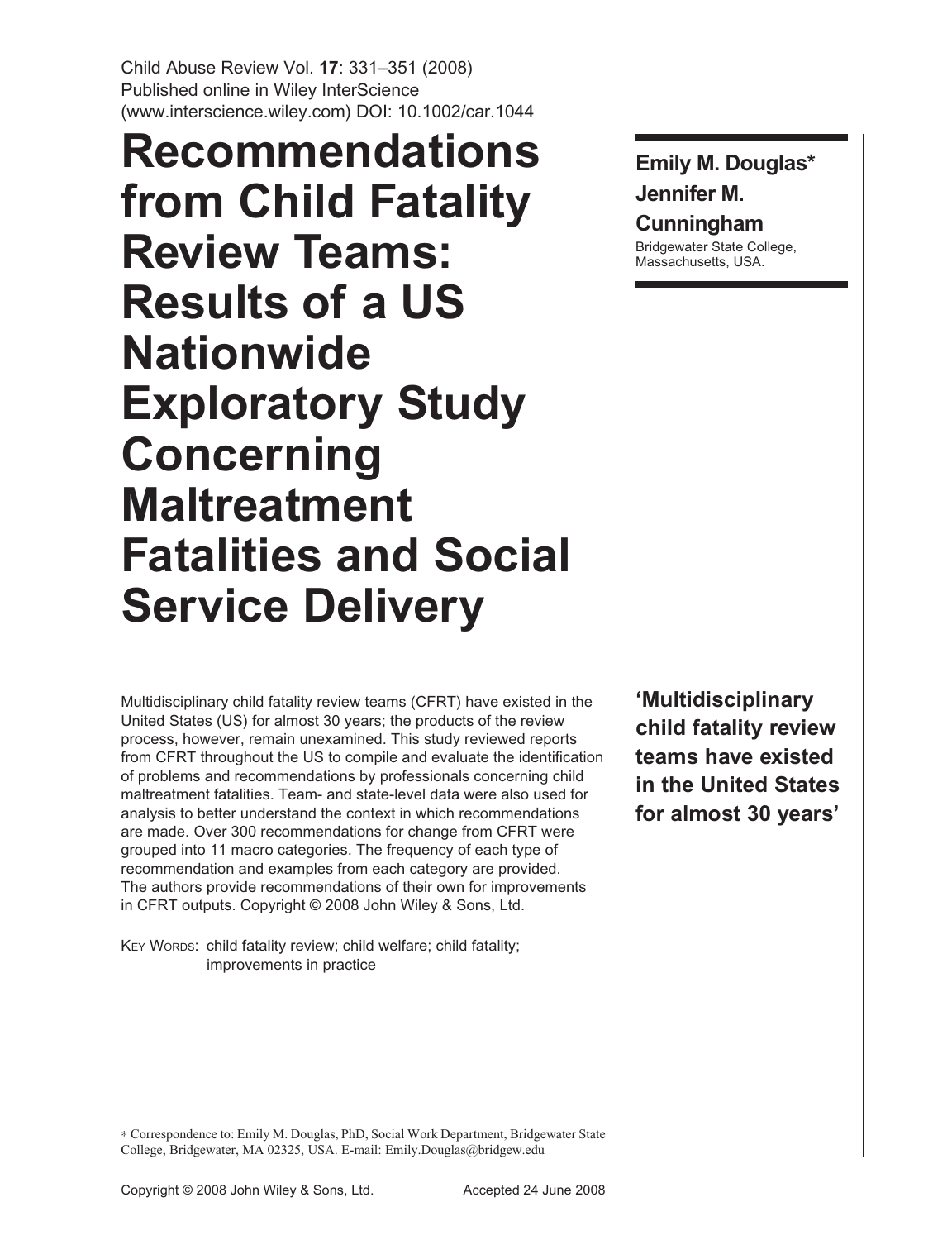**'Reports of child maltreatment fatalities have climbed over the past 30 years'**

**'The current study focuses on the aggregate outcomes of** *child maltreatment fatality reviews***'**

**S**ince the 1970s, child maltreatment fatalities have gained the **Concern and attention of our governments, professionals within** the child welfare profession and the general public. Defined as the 'death of a child as a result of abuse or neglect, because either an injury resulting from the abuse or neglect was the cause of death; or abuse or neglect were contributing factors to the cause of death' (United States Administration for Children & Families, 2008, p. 123), in the United States (US) in 2006, 2.04 of every 100,000 children were the victim of fatal treatment by a caregiver (United States Administration for Children & Families, 2008). Reports of child maltreatment fatalities have climbed over the past 30 years (McCurdy and Daro, 1994), however, this may be the result of better identification and examination by professionals (McClain *et al.*, 1993). Many of the improved responses to child maltreatment fatalities have been attributed to child fatality review teams (CFRT) (Durfee *et al.*, 1992; Durfee *et al.*, 2002; Durfee and Durfee, 1995; Kellermann *et al.*, 1999; Luallen *et al.*, 1998; Peddle *et al.*, 2002), which are workgroups consisting of professionals from several different fields that review cases of maltreatment-related deaths. While these teams have been in existence for several decades, there is no comprehensive understanding of the outcomes of the review process. CFRT and the work that they complete regarding maltreatment fatalities are the focus of this study.

# **CFRT**

When child maltreatment fatalities first caught public attention in the US, one of the earliest organised efforts in response to these events was the development of review teams. The first child fatality review team was established in 1978 in Los Angeles County, California (Gellert *et al.*, 1995). CFRT perform multidisciplinary, multi-agency reviews of child fatalities in a given county, urban district, or state. According to the National Center on Child Fatality Review (http:// [ican-ncfr.org/\), as of September 2008, all states in the US, plus the](http://ican-ncfr.org/) nation's capital of the District of Columbia, have a CFRT. Most teams state that their primary mission is to prevent child death or serious injury (Webster *et al.*, 2003). In the US there is great variation concerning the focus of child fatality reviews. For example, some states, such as Arizona (Rimsza *et al.*, 2002), focus on all types of child deaths (i.e. such as natural, accident, suicide, etc.), where as other states, such as Maine, focus primarily on maltreatment-related fatalities. The current study focuses on the aggregate outcomes of *child maltreatment fatality reviews only*. Reviews were considered to focus on maltreatment if identified as such by each individual state.

As multidisciplinary teams, it is common for US CFRT to be comprised of representation from the legal, child welfare, medical,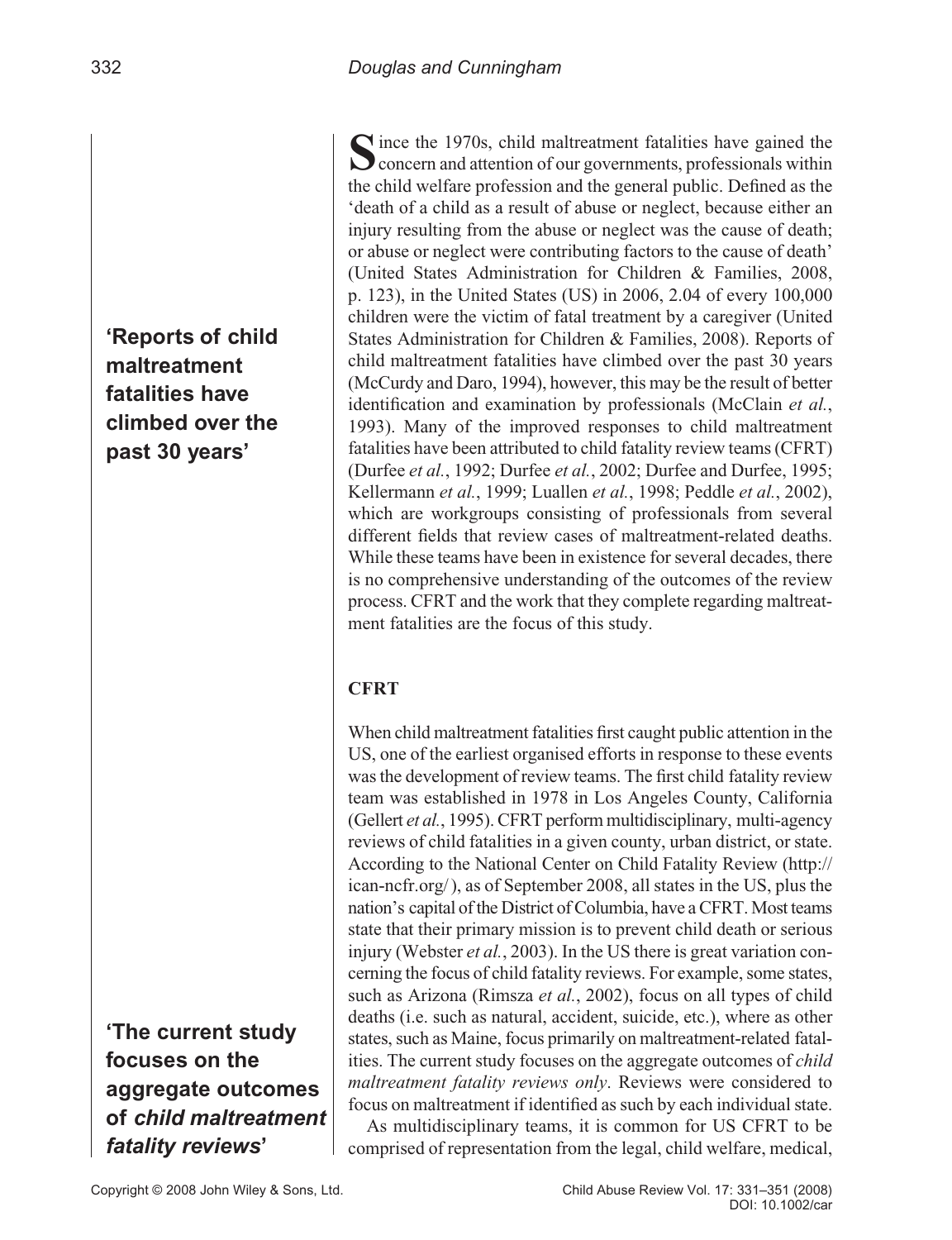public health and psychology professions. Thus, a comprehensive team might consist of one or several state police officers, assistant district attorneys or attorneys general, child welfare supervisors, medical examiners, paediatricians, coroners, public health nurse supervisors, school officials and psychologists with specialisation in maltreating families. On the less comprehensive side, a CFRT might comprise a state police officer, an assistant attorney general, a child welfare supervisor and a medical examiner. Depending on state population and frequency of child deaths, review teams in the US often exist at the county, region and state levels. Some states implemented review teams before they were officially recognised by their state legislatures, but by 2001, 67 per cent of states had enabling legislation for CFRT. Financial support for the expenses of teams across the country is inconsistent. In 2001, only 67 per cent of teams nationwide were funded through federal dollars, state funds or foundations (Webster *et al.*, 2003).

In conducting a review of a child maltreatment fatality, a team would request and then review past records from agencies or service providers that may have had contact with the victim or family before death (Durfee *et al.*, 2002; Durfee and Durfee, 1995). What a team can request and review, however, may depend on its subpoena power, or its ability to legally command receipt of evidence and information (Webster *et al.*, 2003). For example, a team might request documentation of past records from (1) child welfare services, (2) mental health services, (3) medical providers such as a paediatrician, family physician, medical clinic, or hospital, (4) school systems, (5) public health services, (6) law enforcement agencies, (7) court records and (8) any other agency that worked with or conducted an evaluation of the family. Moreover, records could be requested about the victim, sibling survivors, or any of the caregivers. In addition to a paper review, a team might request that some of the professionals who worked with the family be present at the review (Bunting and Reid, 2005; Durfee *et al.*, 2002; Durfee and Durfee, 1995). Generally, the purpose of such a request is not to place blame, but to better understand the family and the services that it received. Based on problems identified in the review, the team makes a series of'findings' which usually identify how the larger community failed to meet or comprehend the needs of the victim. Most often, each finding is coupled with a recommendation concerning how a professional community, a legislative body, or a specific agency could adapt its practices to better anticipate, understand and meet the needs of its most vulnerable victims. The findings and recommendations of these confidential reviews are deidentified, or edited to remove identifying information (e.g. names, birth dates, etc.), compiled and presented in aggregate in a report made accessible to the public (Douglas, 2005).

**'Financial support for the expenses of teams across the country is inconsistent'**

**'A team might request that some of the professionals who worked with the family be present at the review'**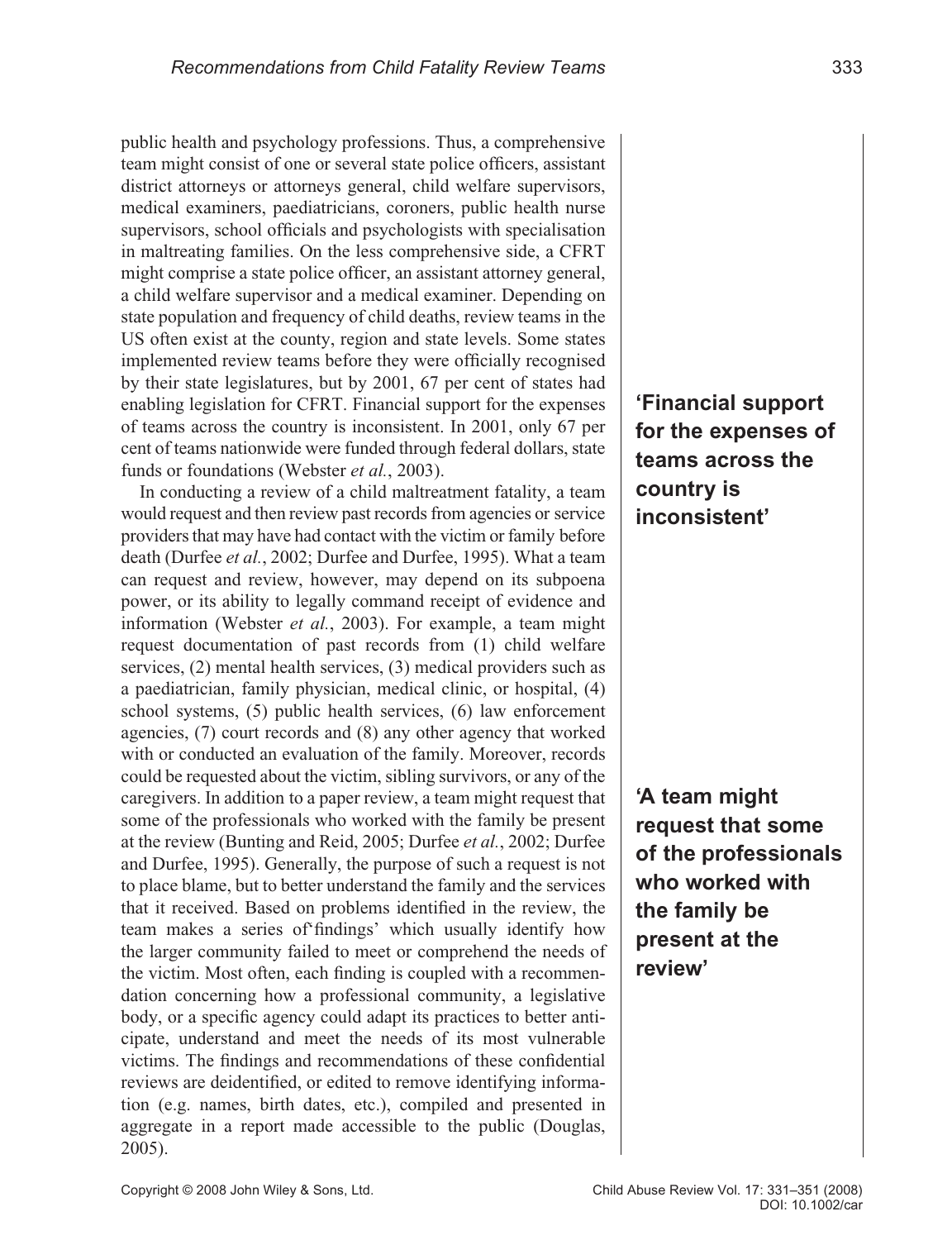**'The widespread use of the review model indicates a degree of faith in the outcomes of the reviews'**

**'To explore and detail the outcomes, or recommendations, of fatality review panels'**

Review teams have gained support and recognition by professionals, advocates and decision-makers—as evidenced by their popularity throughout many parts of the developed world (Brandon *et al.*, 2005; Bunting and Reid, 2005; Reder and Duncan, 1999). The widespread use of the review model indicates a degree of faith in the outcomes of the reviews. There is also reason to believe that positive changes may result from reviews (Durfee *et al.*, 2002). Peddle and colleagues (2002) found that 68 per cent of CFRTs reported that US state agencies and state legislatures have acted on recommendations issued by their teams. Changes may be implemented, yet practitioners and researchers know little about what changes are recommended, and if there are team- or state-level trends that are associated with these recommendations.

# **Current Study**

With the exception of one US state, Georgia (Kellermann *et al.,* 1999), CFRTs have never been subjected to an extensive evaluation and we do not actually know the true usefulness of the reviews. Furthermore, Webster and colleagues (2003) argue that the child fatality review movement lacks official, coordinated, national leadership. All too often the child welfare profession has embraced new techniques without adequate review of practice (Gelles, 2000), and Douglas (2005) has noted that review teams have never undergone a national review in any country to examine the outcomes of the CFRT movement. This study begins that process by conducting an exploratory analysis of the recommendations of US CFRTs (as opposed to reviewing individual cases of fatality). Readers should note that the current study does not examine the effectiveness or usefulness of CFRTs. Instead, we intend to explore and detail the outcomes, or recommendations, of fatality review panels by addressing the following questions:

- 1. How many CFRT publish child maltreatment data in their regular reports?
- 2. How many CFRT make recommendations concerning child maltreatment?
- 3. What are the recommendations of CFRT?
- 4. Are there associations between state and/or team characteristics with recommendations?
- 5. Are there associations between recommendations that are made?

The first three questions are intended to establish basic statistics that are currently unknown about aggregate reports from CFRT. The fourth question will allow us to determine if particular state or team characteristics are related to specific recommendations. The fifth question allows us to assess understand if some recommendations or problems are related to one another.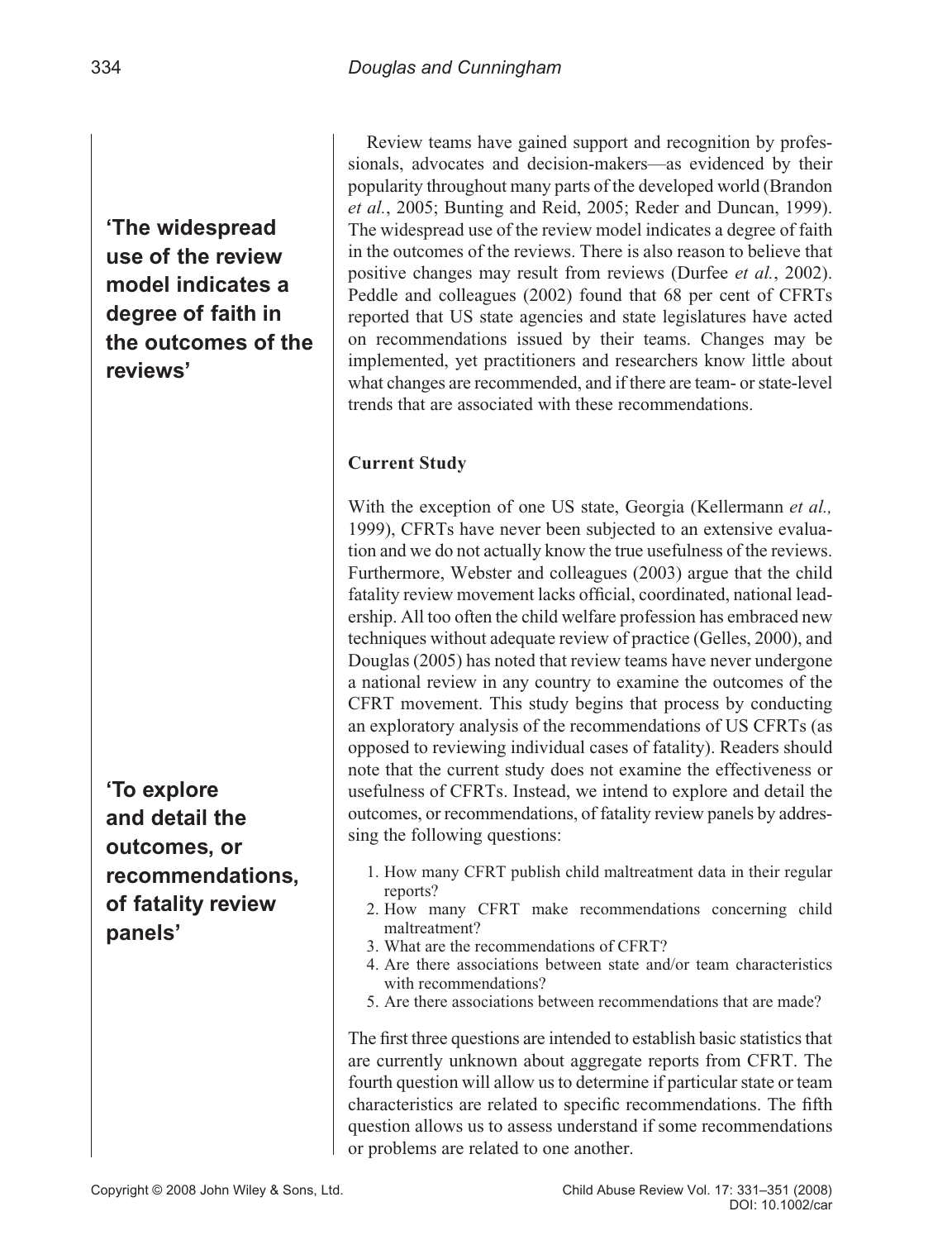# **Methods**

#### *CFRT Reports*

Data collection for this study was conducted between September 2006 and February 2007. In order to examine the recommendations of review teams, all recent CFRT reports published in the US between 2000–07 were collected and reviewed. Reports contain a summary of state, aggregate-level data and do not provide data about individual deaths. The collection of reports was aided by the National Center on Fatality Review, which posts reports and contact [information for each CFRT on their website: http://www.ican-ncfr.](http://www.ican-ncfr.org/) org/. All available reports from this time period,  $n = 37$ , were collected and analysed. The states represented are listed, along with data and publication year(s) in Table 1. Only 29 of the state-level reports provided recommendations concerning child maltreatment. The remaining eight reports did not include data on cases involving child maltreatment. The data for this current study are based on these 29 states.

#### *State and Team Characteristics*

State-level data were collected from federal agencies and from one professional association to provide context against which the CFRT reports could be viewed. State data collected for this purpose were: per capita education and poverty rates for 2003 (United States Census Bureau, 2007), child maltreatment fatality rates per 100,000 children for 2003 (United States Administration for Children & Families, 2005) and states with statutes that make it a criminal act to kill a child, regardless of reason were identified (National Center for Prosecution of Child Abuse, 2006). The year 2003 was selected as a midpoint between the report years of 2000–07. State characteristics such as these are often useful in understanding state decision- or policy-making (Baron and Straus, 1989; Miller *et al.*, 2005; Soule and Real, 2001; Zimmerman, 1988).

The data for team-level characteristics were taken from Webster *et al.* (2003), the only source for team characteristics. The data document responses to questions concerning a team's primary purposes: (1) to review agency involvement and actions surrounding death, and (2) to assist in the prosecution of child maltreatment fatalities. Team representatives responded on a scale of 1 to 5, where  $1 = not important$  and  $5 = very important$ (reverse coded from the original data). Additional data included in analyses were: (1) whether the team was funded, (2) whether the state had enabling legislation, and (3) the year that the team was formed.

**'All recent CFRT reports published in the US between 2000–07 were collected and reviewed'**

# **'The data for this current study are based on these 29 states'**

**'The year 2003 was selected as a midpoint between the report years of 2000–07'**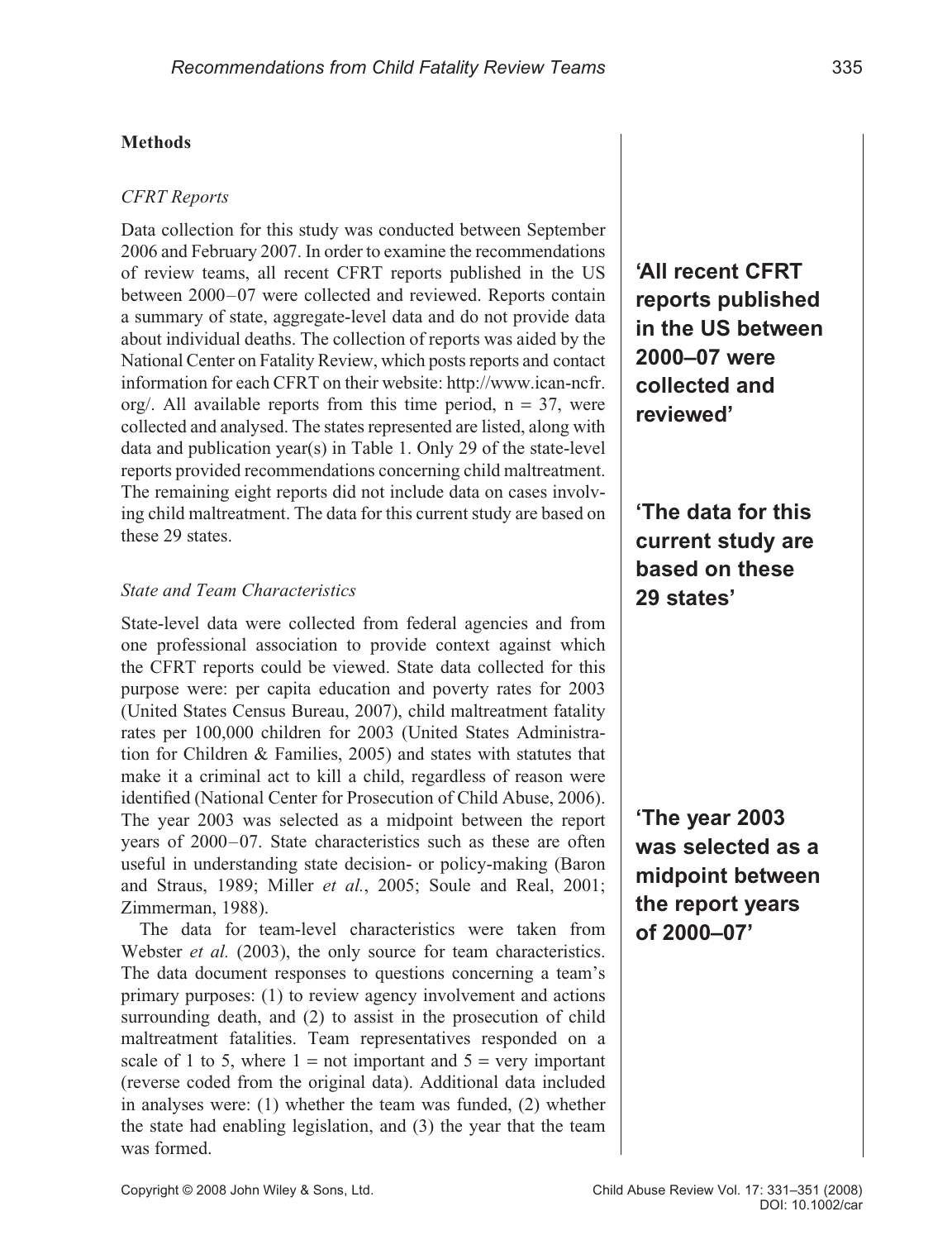| <b>State</b>   | Report<br>reviewed | Data year<br>of report   | Year report<br>published        | CM section<br>in report  | Recommendations<br>concerning CM |  |  |
|----------------|--------------------|--------------------------|---------------------------------|--------------------------|----------------------------------|--|--|
|                |                    |                          |                                 |                          |                                  |  |  |
| AL             | Yes                | 2003                     | 2006                            | No                       | Yes                              |  |  |
| AK             | No                 |                          |                                 | $\overline{\phantom{0}}$ |                                  |  |  |
| AZ             | Yes                | 2004                     | 2005                            | Yes                      | Yes                              |  |  |
| AR             | Yes                | 2004                     | 2005                            | Yes                      | Yes                              |  |  |
| CA             | Yes                | $2000 - 01$              | 2005                            | Yes                      | Yes                              |  |  |
| CO             | N <sub>o</sub>     |                          |                                 |                          |                                  |  |  |
| <b>CT</b>      | Yes                |                          | 2000                            | No                       | N <sub>0</sub>                   |  |  |
| DC             | No                 |                          | $\frac{1}{2}$                   |                          |                                  |  |  |
| DE             | Yes                | $2000 - 02$              | 2002                            | Yes                      | Yes                              |  |  |
| FL             | Yes                | 2002                     | 2003                            | Yes                      | Yes                              |  |  |
| GA             | Yes                | 2004                     | 2004                            | Yes                      | Yes                              |  |  |
| H              | Yes                | 1997-2000                | 2006                            | No                       | N <sub>0</sub>                   |  |  |
| ID             | Yes                | 2000                     | 2003                            | No                       | Yes                              |  |  |
| IL             | Yes                | 2003                     | 2005                            | Yes                      | Yes                              |  |  |
| IN             | Yes                | 2005                     | 2007                            | Yes                      | Yes                              |  |  |
| IA             | Yes                | 2002                     | 2003                            | No                       | Yes                              |  |  |
| <b>KS</b>      | Yes                | 2002                     | 2004                            | No                       | Yes                              |  |  |
| KY             | Yes                | 2001                     | 2003                            | Yes                      | Yes                              |  |  |
| LA             | No                 |                          |                                 |                          |                                  |  |  |
| <b>ME</b>      | Yes                | 2004                     | 2006                            | Yes                      | N <sub>0</sub>                   |  |  |
| MD             | Yes                | 2005                     | 2006                            | Yes                      | N <sub>0</sub>                   |  |  |
| MA             | Yes                | 2003                     | 2005                            | Yes                      | Yes                              |  |  |
| MI             | Yes                | 2001                     | 2004                            | Yes                      | Yes                              |  |  |
| MN             | Yes                | 2001                     | 2001                            | Yes                      | Yes                              |  |  |
| MS             | No                 |                          |                                 |                          |                                  |  |  |
| M <sub>O</sub> | Yes                | 2004                     | 2005                            | Yes                      | Yes                              |  |  |
| MT             | Yes                | 1997-2000                | 2002                            | Yes                      | Yes                              |  |  |
| <b>NE</b>      | Yes                | $2002 - 03$              | 2006                            | Yes                      | Yes                              |  |  |
| NV             | Yes                | $2002 - 03$              | 2003                            | Yes                      | Yes                              |  |  |
| NH             | Yes                | 2003                     | 2005                            | Yes                      | Yes                              |  |  |
| NJ             | $\rm No$           |                          |                                 |                          | ÷.                               |  |  |
| <b>NM</b>      | Yes                | 1998-99                  | 2002                            | Yes                      | Yes                              |  |  |
| NY             | Yes                | 2004                     | 2004                            | Yes                      | N <sub>0</sub>                   |  |  |
| NC             | Yes                |                          | 2000                            | No                       | Yes                              |  |  |
| <b>ND</b>      | No                 |                          |                                 |                          |                                  |  |  |
| OH             | Yes                | 2002                     | 2004                            | Yes                      | Yes                              |  |  |
| OK             | Yes                | 2002                     | 2004                            | Yes                      | Yes                              |  |  |
| <b>OR</b>      | Yes                | 1999                     | 2001                            | Yes                      | Yes                              |  |  |
| PA             | N <sub>0</sub>     |                          | $\overbrace{\qquad \qquad }^{}$ |                          |                                  |  |  |
| RI             | No                 | $\equiv$                 | $\overline{\phantom{0}}$        | $\overline{\phantom{0}}$ | $\overline{\phantom{0}}$         |  |  |
| <b>SC</b>      | Yes                | 2002                     | 2002                            | Yes                      | Yes                              |  |  |
| <b>SD</b>      | No                 |                          |                                 |                          |                                  |  |  |
| <b>TN</b>      | Yes                | 2003                     | 2005                            | No                       | Yes                              |  |  |
| <b>TX</b>      | Yes                | $2002 - 03$              | 2005                            | No                       | Yes                              |  |  |
| UT             | No                 | $\overline{\phantom{a}}$ |                                 |                          |                                  |  |  |
| <b>VT</b>      | Yes                | 1998                     | 2000                            | No                       | No                               |  |  |
| VA             | Yes                | 2001                     | 2002                            | No                       | No                               |  |  |
| WA             | Yes                | 1999-2000                | 2003                            | No                       | No                               |  |  |
| WV             | No                 |                          |                                 |                          |                                  |  |  |
| WI             | No                 | $\overline{\phantom{0}}$ |                                 | $\overline{\phantom{0}}$ | $\overline{\phantom{0}}$         |  |  |
| WY             | Yes                | 2001                     | 2002                            | No                       | Yes                              |  |  |
| Total          | 37                 |                          |                                 | 24                       | 29                               |  |  |

**Table 1.** US states and reports included in the analyses

CM = Child maltreatment, about either victims or perpetration of fatal child maltreatment.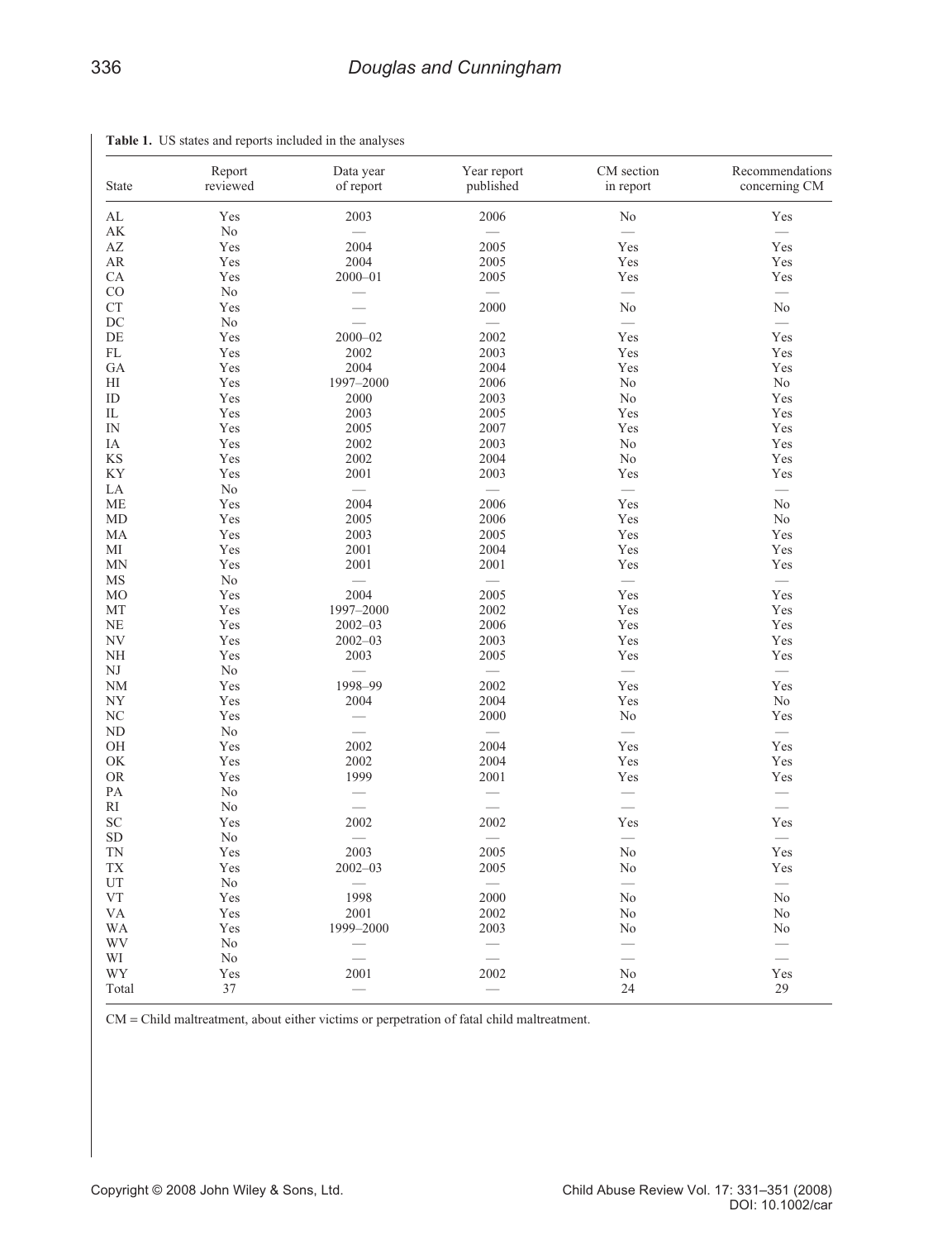#### *Coding of Team Recommendations*

Recommendations from each CFRT report were recorded and grouped into categories according to the content of each recommendation. Categories were not pre-determined and resulted from this first exploratory conceptual content analysis, a method that has been employed in other studies concerning child welfare (Cooper, 2005). Both micro- and macro-level categories were created by a research assistant (second author) in conjunction with a faculty mentor (primary author). In order to create these categories, all of the recommendations were documented in full and listed according to state in a word processing document. We then read and reviewed the recommendations for common themes. Micro-level categories were created out of the common content. Macro-level categories were then created for coding purposes by combining similar micro-level recommendations. For example, 'public education about shaken baby syndrome' and 'public education about motor vehicle-related neglect' were each micro categories on their own, however, they both fit into the larger and more general macro category of 'public education'. Coding of recommendations was completed by the research assistant (second author), under faculty (primary author) supervision and guidance.

Six micro-level recommendations could not easily be combined with other recommendations. These six recommendations were pooled together under a 'Miscellaneous' category. There were times when a single recommendation contained two recommendations. For example, a single recommendation made by Iowa's CFRT addressed monitoring children who had been reunited with their birth families and communication with probation officers. This 'double-barrelled' recommendation was assigned two codes.

In total, 338 recommendations were reviewed for this study, however, 25 recommendations were not coded and were excluded from this study because their recommendations were not clear or lacked sufficient context. For example: 'Appropriate responses within the justice system (i.e. laws and procedures)' (California). A total of 313 recommendations were retained for categorisation and analysis.

#### *Analyses*

For each macro-level recommendation, a state was assigned a '1' if the recommendation was made; otherwise '0'. Using Statistical Package for the Social Sciences (SPSS), the frequency of each recommendation was calculated. Second, in order to determine if there were relationships between (a) recommendations and state/team-level characteristics and (b) CFRT recommendations, exploratory analyses were limited to bivariate correlations because

**'Micro-level categories were created out of the common content. Macro-level categories were then created for coding purposes'**

**'In total, 338 recommendations were reviewed for this study'**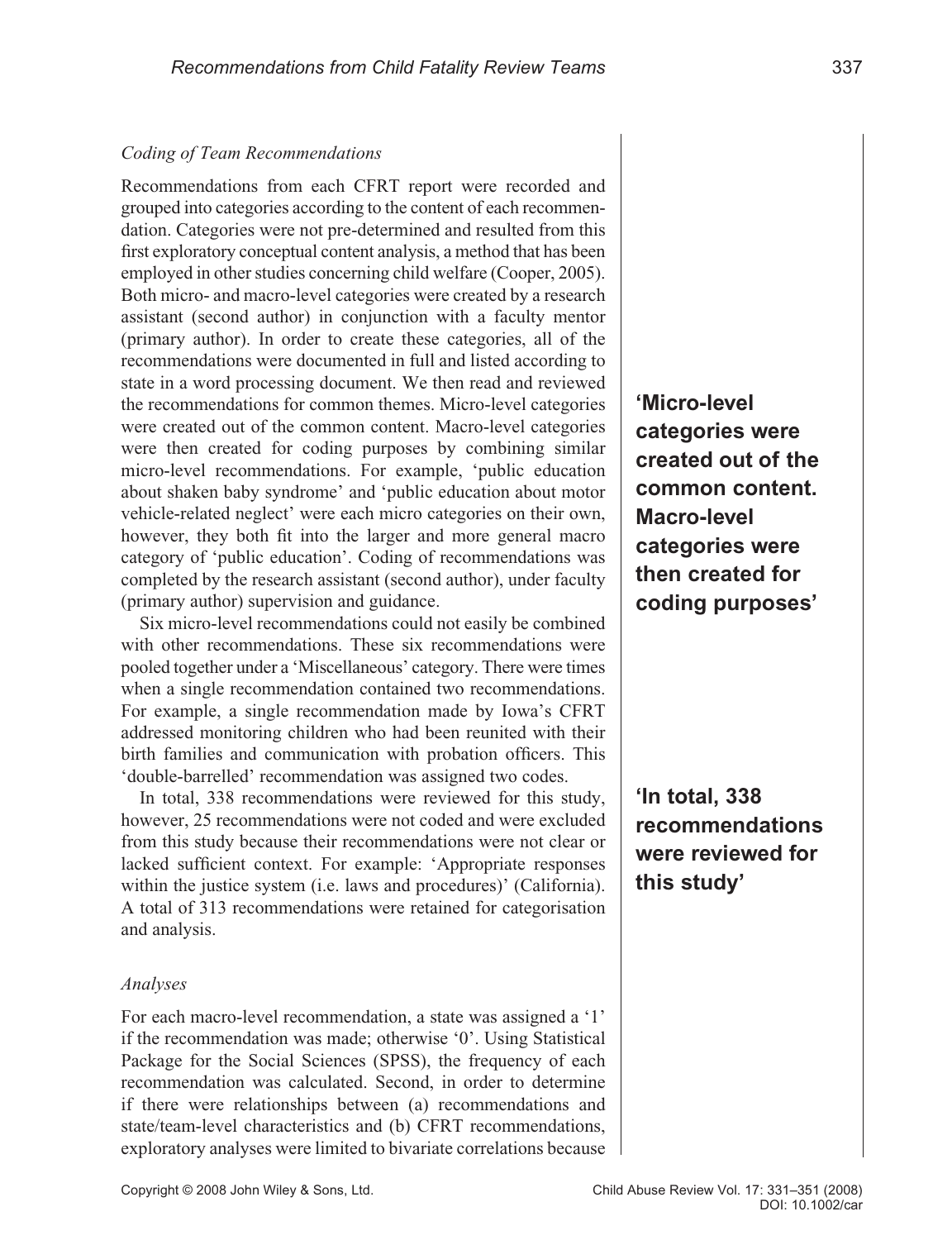of the small sample size  $(n = 29)$ . Bonferroni correction method was not employed because the research is at this stage exploratory.

# **Results**

# *Questions 1 and 2: Existence of Child Maltreatment Data and Recommendations in Reports*

The last two columns of Table 1 report the results for questions 1 and 2. Of the 37 reports reviewed, 24 (65%) contained data on child maltreatment fatalities, such as data on the number of suspected or known maltreatment fatalities, or information about the victim or perpetrator of the fatality. Twenty-nine reports (78%) contained recommendations concerning maltreatment-related fatalities. Eightyeight per cent of the teams that published information about child maltreatment deaths also published findings and recommendations about fatal maltreatment.

# *Question 3: What are the Recommendations?*

The recommendations made in response to child maltreatment fatalities were organised into 11 macro categories and 51 micro categories. Table 2 provides a list of these categories, as well as a numerical count for each one; Table 3 provides examples from each of the categories.

*Agency communication.* The majority of recommendations in this category were related to improved communication and collaboration between agencies working with children and families: hospitals, health providers, law enforcement and child welfare services. Four recommendations concerned improved communication and coordination between jurisdictions and states, through legislative action or increased diligence by the child welfare system.

*Child death investigations.* Investigations were mentioned 50 times and in 15 states. The recommendations focused on the need for thorough, timely and standardised investigations and autopsies. The importance of communication between investigating agencies was cited often. Several teams suggested investigating all child deaths regardless of suspicion of crime.

*Child death review teams.* Most of the recommendations in this category (15), addressed the functions of CFRT, including the responsibilities, functioning and training of teams.

*Child welfare system.* Recommendations in this category concerned adequate and appropriate treatment of children in the system, follow-up in services for surviving children, increases in substance abuse treatment for parents, caseload problems and recommendations regarding the child welfare system in general.

**'Eighty-eight per cent of the teams that published information about child maltreatment deaths also published findings and recommendations about fatal maltreatment'**

**'The importance of communication between investigating agencies was cited often'**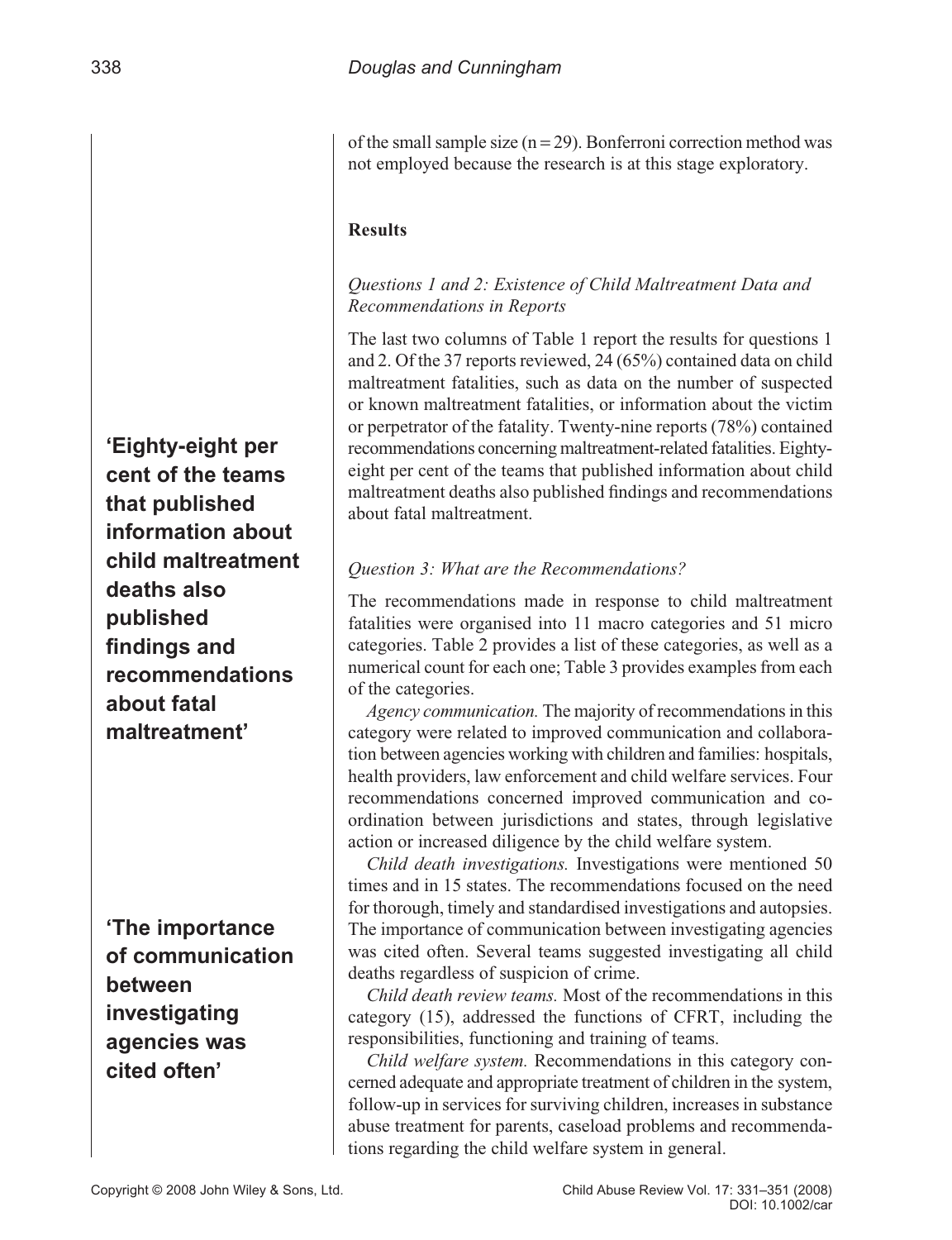**Table 2.** Total macro and micro recommendations made by CFRT (N = 313) and number of states making each macro (and micro) recommendation

| <b>Macro recommendation</b><br>Micro recommendation                     | Total<br>recommendations <sup>a</sup> | Total states making<br>recommendations |
|-------------------------------------------------------------------------|---------------------------------------|----------------------------------------|
| <b>Agency communication:</b>                                            | 29                                    | 17                                     |
| Communication within agencies                                           | (1)                                   | (1)                                    |
| Communication between agencies                                          | (24)                                  | (16)                                   |
| Communication between states                                            | (4)                                   | (4)                                    |
| Child death investigations:                                             | 50                                    | 15                                     |
| Autopsy protocol                                                        | (12)                                  | (5)                                    |
| Child death investigation                                               | (29)                                  | (12)                                   |
| Child maltreatment investigations                                       | (1)                                   | (1)                                    |
| Drug screening at time of death (caretaker)                             | (5)                                   | (3)                                    |
| Funding for child death investigations<br>$\hspace{0.05cm}$             | (3)                                   | (2)                                    |
| Child death review teams:                                               | 21                                    | 8                                      |
| Child death review team membership                                      | (1)                                   | (1)                                    |
| Child death review team funding                                         | (3)                                   | (2)                                    |
| Child death review team procedure                                       | (2)                                   | (2)                                    |
| Child death review team protocol<br>$\hspace{0.1mm}-\hspace{0.1mm}$     | (15)                                  | (6)                                    |
| Child welfare system:                                                   | 14                                    | 10                                     |
| Adequate and appropriate treatment                                      | (1)                                   | (1)                                    |
| Follow-up for surviving children                                        | (5)                                   | (3)                                    |
| Improvements in child welfare system, general                           | (5)                                   | (5)                                    |
| Increase substance abuse treatment for parents<br>Caseload problems     | (3)                                   | (2)                                    |
|                                                                         | (1)<br>8                              | (1)<br>5                               |
| Criminal responsibility:<br>Penalty for driving with unrestrained child | (4)                                   | (3)                                    |
| Sentencing for child maltreatment that results in death                 |                                       | (1)                                    |
| Sentencing for criminal maltreatment                                    | (2)<br>(2)                            | (2)                                    |
| Home visiting programmes:                                               | 7                                     | 6                                      |
| Increase in home visiting programmes                                    | (7)                                   | (6)                                    |
| <b>Mandated reporting:</b>                                              | 14                                    | 8                                      |
| Adequate training and enforcement of reporting laws                     | (14)                                  | (8)                                    |
| <b>Public education:</b>                                                | 98                                    | 23                                     |
| Caretaker education                                                     | (1)                                   | (1)                                    |
| Drowning education and prevention                                       | (14)                                  | (8)                                    |
| Fire safety                                                             | (5)                                   | (2)                                    |
| Motor vehicle-related neglect                                           | (6)                                   | (5)                                    |
| Outreach                                                                | (1)                                   | (1)                                    |
| Outreach, hard to reach parents                                         | (2)                                   | (2)                                    |
| Parent education                                                        | (18)                                  | (10)                                   |
| Public education of reporting for CAN                                   | (4)                                   | (4)                                    |
| Public education of CAN                                                 | (6)                                   | (5)                                    |
| Safe sleeping environment, educating professionals                      | (1)                                   | (1)                                    |
| Safe sleeping environment, educating public                             | (11)                                  | (8)                                    |
| Safety of secondary childcare providers                                 | (6)                                   | (6)                                    |
| Shaken baby syndrome prevention/education                               | (11)                                  | (7)                                    |
| Supervision of children                                                 | (11)                                  | (9)                                    |
| Violence prevention<br>$\hspace{0.05cm}$                                | (1)                                   | (1)                                    |
| <b>Risk factors/assessment:</b>                                         | 36                                    | 10                                     |
| Comprehensive risk assessment of families                               | (1)                                   | (1)                                    |
| Psychological evaluation, risk assessment                               | (2)                                   | (2)                                    |
| Risk assessment/risk factors to be monitored                            | (23)                                  | (6)                                    |
| Risk assessment for intimate partner violence                           | (6)                                   | (3)                                    |
| Risk assessment for substance abuse                                     | (4)                                   | (3)                                    |
| Training for professionals:                                             | 30                                    | 12                                     |
| Training for caseworkers                                                | (7)                                   | (5)                                    |
| Training for caretakers                                                 | (10)                                  | (2)                                    |
| Training for first responders                                           | (1)                                   | (1)                                    |
| Training for judiciary                                                  | (1)                                   | (1)                                    |
| Training for providers                                                  | (7)                                   | (6)                                    |
| Training for mental health providers<br><b>Miscellaneous:</b>           | (4)                                   | (1)                                    |
| Abandoned infants                                                       | 6                                     | 5                                      |
|                                                                         | (2)                                   | (2)                                    |
| Funding for prevention programmes<br>Hospital protocol                  | (1)<br>(3)                            | (1)<br>(3)                             |
|                                                                         |                                       |                                        |

<sup>a</sup> Total macro recommendations are given in bold; micro recommendations are given in plain font in parentheses. CRFT = Child Fatality Review Teams. Can = Child abuse and neglect.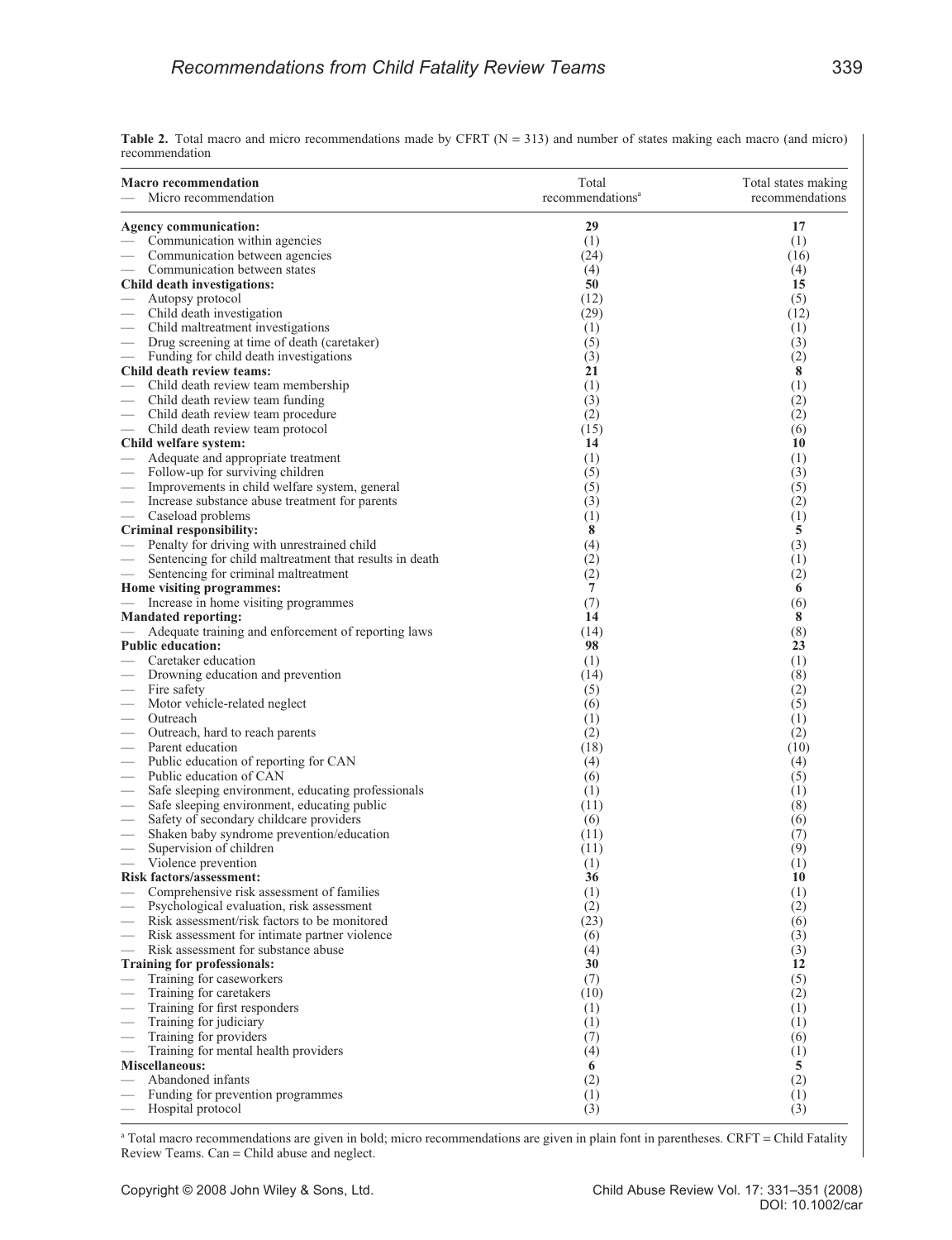#### **Table 3.** Recommendations by category with examples

| Macro category                | Example of recommendation from differing micro categories                                                                                                                                                                                                                                                                                                                                         |  |  |  |  |  |
|-------------------------------|---------------------------------------------------------------------------------------------------------------------------------------------------------------------------------------------------------------------------------------------------------------------------------------------------------------------------------------------------------------------------------------------------|--|--|--|--|--|
| Public education and outreach | <i>Drowning</i> : Emphasis on drowning risk factors in all risk assessments. Incorporate drowning<br>prevention into checklists and educational material used by home visiting programmes [Florida]                                                                                                                                                                                               |  |  |  |  |  |
|                               | Public education about child abuse and neglect-reporting: DCFS (Department of Children and<br>Family Services) should do a community awareness campaign 'If only one person had called the<br>hotline, this child could be alive today.' [Illinois]                                                                                                                                               |  |  |  |  |  |
|                               | Safe sleeping environments: Safe-Sleep campaigns can save lives. Community leaders need<br>to  make safe-sleep a regular talking point for local parents. Caregivers need to be reminded that<br>Safe-Sleep means placing their baby on their back to sleep, in a crib with no pillows, comforters,<br>bumpers or stuffed animals. [Indiana]                                                      |  |  |  |  |  |
|                               | Shaken Baby Syndrome: Very young children are often the victims of Child Abuse Homicide.<br>Frustrated caregivers, often without any Parental training, combine unrealistic expectations for<br>children's behaviour with a lack of appreciation for their vulnerability. [Kansas]                                                                                                                |  |  |  |  |  |
| Child death investigations    | Autopsy protocol. Expand required autopsies for children from birth through six years. [Iowa]                                                                                                                                                                                                                                                                                                     |  |  |  |  |  |
|                               | Drug screening at time of death (caretaker). In cases of child deaths resulting from firearms, the<br>CDRB (child death review board) recommends the child death scene investigation include<br>mandatory field sobriety testing of all individuals who were present during the shooting. [Oklahoma]                                                                                              |  |  |  |  |  |
| Risk factors/assessment       | <i>Psychological evaluation, risk assessment.</i> [P]sychological evaluation should be added to risk<br>assessment procedures. Frequency of risk assessment should be increased by clearly defining use<br>in CPS (child protective services)  policy. [Florida]                                                                                                                                  |  |  |  |  |  |
|                               | Risk assessment for intimate partner violence. Require state funded medical insurance providers<br>to  screen for domestic violence during well child visits  encourage private insurers to [do<br>same]. [Delaware]                                                                                                                                                                              |  |  |  |  |  |
|                               | Risk assessment for substance abuse. The department should clarify its policy regarding child<br>endangerment and determinations of child maltreatment to include methamphetamine manufacturing,<br>possession or use as a risk factor [P] ersons mandated to report child protection issues must<br>report when a child is exposed to methamphetamine manufacturing, possession or use [Montana] |  |  |  |  |  |
| Training for professionals    | <i>Training for caseworkers.</i> Public Health, CPS and other workers providing services for domestic<br>violence families need ongoing training to assess the risk of physical harm to any children in the<br>household. [Washington]                                                                                                                                                            |  |  |  |  |  |
|                               | <i>Training for providers.</i> Educating and supporting the medical community in identifying child abuse/<br>neglect. [Kentucky]                                                                                                                                                                                                                                                                  |  |  |  |  |  |
| Agency communication          | <i>Communication between agencies.</i> Encouraging collaboration among human service agencies and<br>other community resources that can provide support to families at risk for abuse/neglect. [Kentucky]                                                                                                                                                                                         |  |  |  |  |  |
|                               | Communication within agencies. [P] rocedure in place where Programme<br>Administrators immediately made aware of a death or serious injury. [Maine]                                                                                                                                                                                                                                               |  |  |  |  |  |
|                               | Communication between states. Improve case coordination across county and state jurisdictions.<br>[Oregon]                                                                                                                                                                                                                                                                                        |  |  |  |  |  |
| Child death review teams      | Child death review panel procedure. The  Legislature should amend the Child Protection Law so<br>that the CDR (child death review) Case Report may be used for research purposes [Michigan]                                                                                                                                                                                                       |  |  |  |  |  |
|                               | Child death review panel protocol. Local teams should be granted discretionary authority to review<br>all child deaths based on local interest and resources. [Florida]                                                                                                                                                                                                                           |  |  |  |  |  |
| Mandated reporting            | Adequate and appropriate training and enforcement of reporting laws. Expand training for legally<br>mandated professionals on recognition [of child maltreatment]. [Georgia]                                                                                                                                                                                                                      |  |  |  |  |  |
| Child welfare system          | Follow-up for surviving children. When a child dies due to neglect or aggression, efforts be made<br>to visit the surviving children in the home on an on-going basis for a minimum of 3 months to assess<br>their safety and well-being, and enable referrals to appropriate services. [Georgia]                                                                                                 |  |  |  |  |  |
|                               | Improvements in child welfare system, general. Conduct an analysis on the feasibility of providing a<br>24-hour centralized intake for DCYF (Department of Children, Youth and Families).<br>[New Hampshire]                                                                                                                                                                                      |  |  |  |  |  |
|                               | Increase substance abuse treatment for parents. Development of SA [substance abuse] treatment<br>programmes for pregnant/parenting women. [Arizona]                                                                                                                                                                                                                                               |  |  |  |  |  |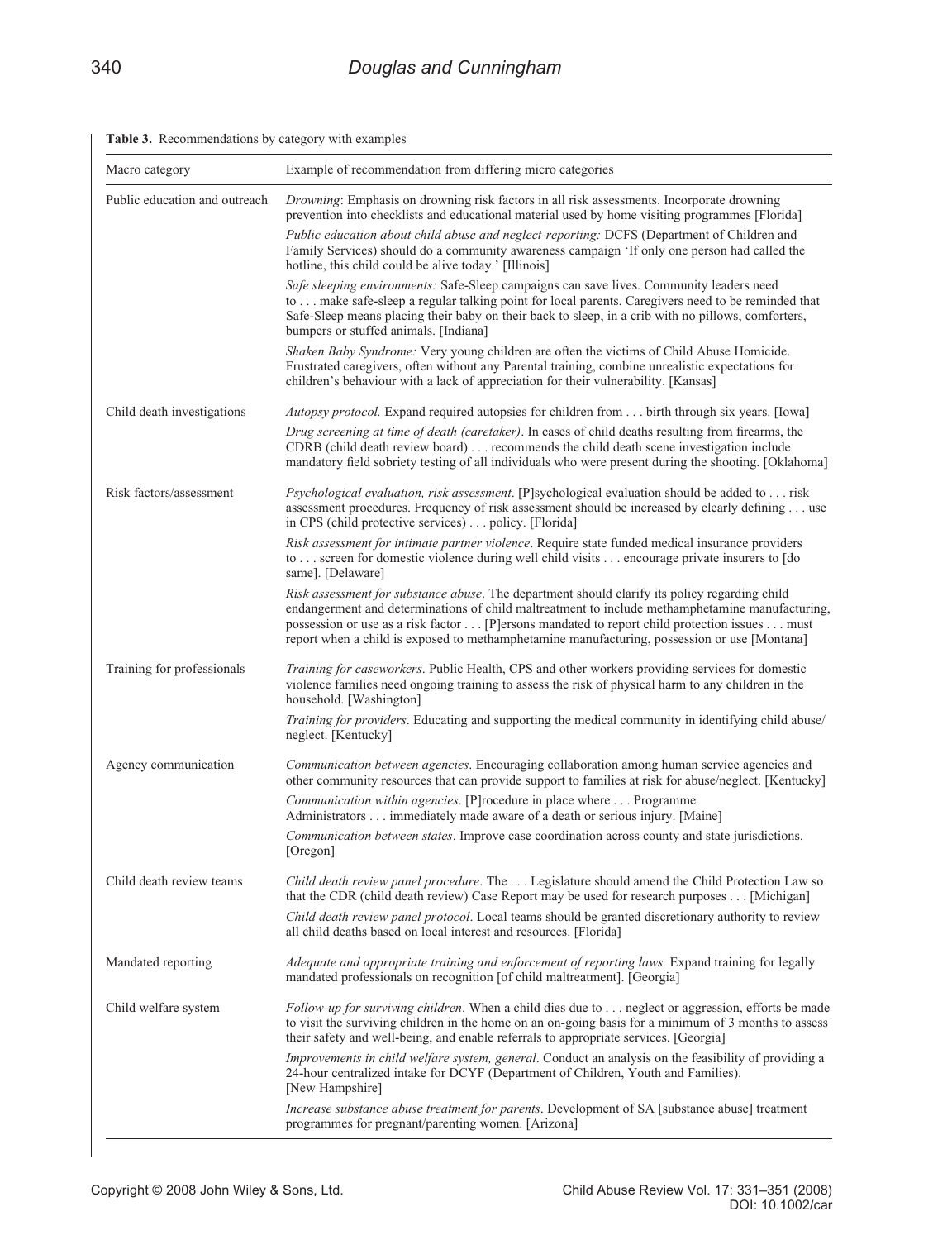| Macro category           | Example of recommendation from differing micro categories                                                                                                                                                                            |  |  |  |  |  |
|--------------------------|--------------------------------------------------------------------------------------------------------------------------------------------------------------------------------------------------------------------------------------|--|--|--|--|--|
| Criminal responsibility  | <i>Penalty for driving with unrestrained child.</i> [I]ncreased fines for drivers transporting unrestrained<br>children. [Oklahoma]                                                                                                  |  |  |  |  |  |
|                          | Sentencing for child death. Increased penalty for child endangerment resulting in death of<br>a child. [Iowa]                                                                                                                        |  |  |  |  |  |
| Home visiting programmes | <i>Home visiting.</i> Home visitation crucial for young parents, particularly those [with] special needs<br>child. [Wyoming]                                                                                                         |  |  |  |  |  |
| Miscellaneous            | <i>Abandoned infants.</i> [L] ocal social services agency should send information about the Safe Place For<br>Newborns to schools and agencies that provide social, educational and recreational activities<br>to youth. [Minnesota] |  |  |  |  |  |
|                          | <i>Hospital protocol.</i> The commission supports hospitals in developing some type of internal system<br>that alerts physicians when a child's family has a history of violence and/or abuse. [Maine]                               |  |  |  |  |  |

**Table 3.** (*Continued*)

*Criminal responsibility.* The recommendations in this category stressed the criminalisation of child maltreatment and child maltreatment fatalities. Half of the recommendations made in this category concerned driving with children in a car, a topic that was referenced numerous times in multiple reports.

*Home visiting programmes.* Recommendations in this category concerned expanding home visiting programmes. Targeted populations included first time or expectant mothers and families, 'high-risk' families, children with special needs and young parents. Recommended services included health, safety and parental assessments, parenting education, instruction and support regarding prenatal care, household management and coping with environmental dangers.

*Mandated reporting.* Fourteen recommendations in eight states concerned the responsibilities of mandated reporters. CFRT reports emphasised the need for individuals to comply with mandated reporting laws.

*Public education and outreach.* Public education was mentioned 96 times by 22 different states. This category covered a broad range of topics including drowning education and prevention, educating the public about safe sleeping environments, educating parents about the importance of adequate supervision and shaken baby syndrome prevention campaigns.

*Risk factors/assessment.* Many recommendations concerned risk factors of child maltreatment and proper assessment of risk for maltreatment. Out of 36 recommendations in this category, ten were related to assessment for substance abuse and intimate partner violence in the family. CFRT reports stressed the importance of proper training in order to increase better identification, treatment and follow-up for risk factors.

**'Many recommendations concerned risk factors of child maltreatment and proper assessment of risk for maltreatment'**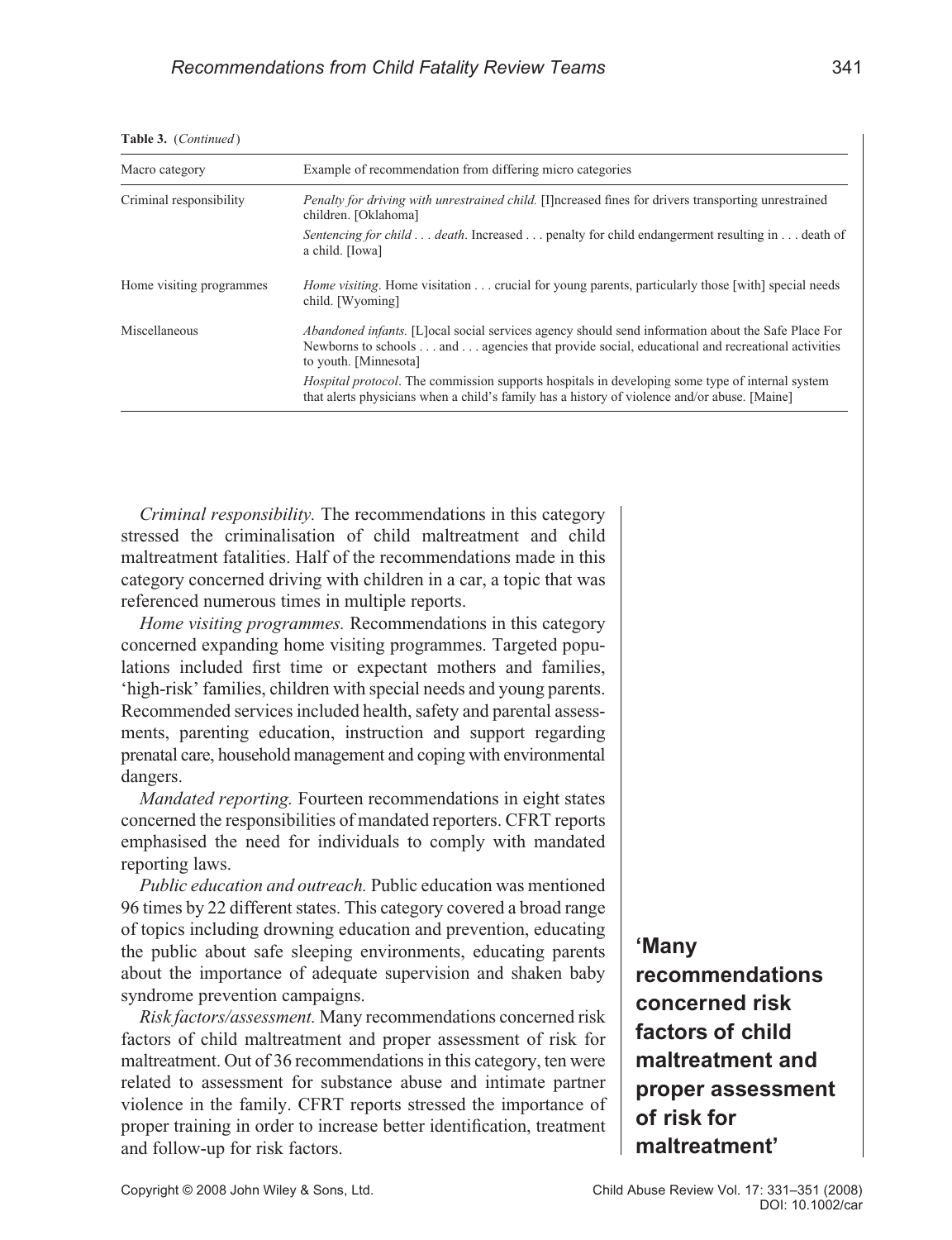| Recommendation                 | 1.        | 2.      | 3.       | 4.      | 5.      | 6.      | 7.   | 8.   | 9.      | 10. |
|--------------------------------|-----------|---------|----------|---------|---------|---------|------|------|---------|-----|
| 1. Agency communication        |           |         |          |         |         |         |      |      |         |     |
| 2. Child death investigations  | 0.03      |         |          |         |         |         |      |      |         |     |
| 3. CRFT                        | $0.36*$   | 0.13    |          |         |         |         |      |      |         |     |
| 4. Child welfare system        | 0.17      | 0.27    | 0.04     |         |         |         |      |      |         |     |
| 5. Criminal responsibility     | $-0.17$   | 0.26    | $-0.08$  | 0.05    |         |         |      |      |         |     |
| 6. Home visiting programmes    | $-0.09$   | 0.15    | 0.26     | $-0.01$ | $-0.23$ |         |      |      |         |     |
| 7. Mandated reporting          | 0.21      | 0.13    | $-0.04$  | 0.20    | $-0.08$ | $-0.12$ |      |      |         |     |
| 8. Public education            | $-0.08$   | 0.02    | 0.12     | 0.19    | 0.23    | 0.05    | 0.12 |      |         |     |
| 9. Risk factors/assessment     | $0.61***$ | $0.41*$ | $0.53**$ | 0.24    | $-0.14$ | 0.17    | 0.20 | 0.01 |         |     |
| 10. Training for professionals | 0.28      | 0.25    | $0.42*$  | $-0.17$ | $-0.20$ | 0.09    | 0.11 | 0.08 | $0.42*$ |     |

**Table 4.** Bivariate correlations between team recommendations

\* *p* ≤ 0.05; \*\* *p* ≤ 0.01; \*\*\* *p* ≤ 0.001. CFRT = Child Fatality Review Teams.

*Training for professionals.* A total of 30 recommendations in ten states concerned increased training for professionals. Recommendations included training for professional caretakers, caseworkers, mental health providers and other social service providers concerning how to safely care for children and identify maltreatment.

*Miscellaneous*. There were six recommendations that did not fit into any of the macro-categories created. These included recommendations about abandoned infants, funding for prevention programmes and hospital protocol.

#### *Question 4: Associations Between Recommendations*

The first set of exploratory correlation analyses confirmed that there are several significant, positive relationships between team recommendations as displayed in Table 4. For example, teams that recommended changes in risk factors and risk assessment were more likely to recommend changes in agency communication  $(r = 0.61, p = 0.000)$ , child death investigations  $(r = 0.41, p = 0.03)$ , and CFRT protocol and procedures ( $r = 0.53$ ,  $p = 0.003$ ).

#### *Question 5: Associations Between Team or State Characteristics and Recommendations*

The second set of correlation analyses focused on state/team characteristics and team recommendations; the results are displayed in Table 5. Teams that primarily focus on identifying agency involvement in child maltreatment fatalities were more likely to make recommendations concerning changes in agency communication  $(r = 0.46, p = 0.02)$  and changes in the child welfare system  $(r = 0.41, p = 0.04)$ . Teams from states with lower levels of college education were more likely to recommend changes in CFRT procedures  $(r = 0.41, p = 0.03)$ . Those from states with lower levels of poverty were more likely to recommend changes in public education ( $r = -0.54$ ,  $p = 0.002$ ).

**'Teams that recommended changes in risk factors and risk assessment were more likely to recommend changes in agency communication'**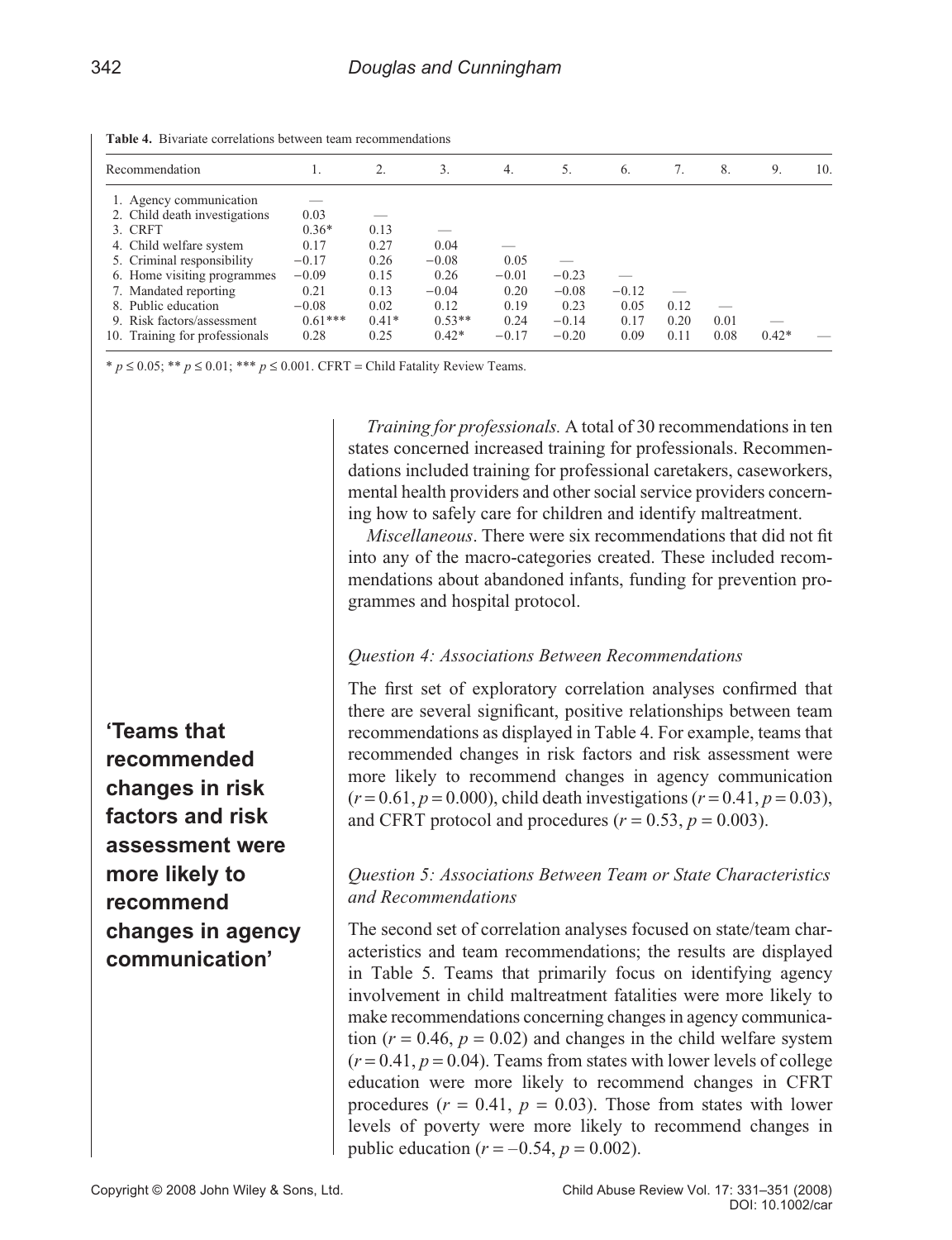|                                 | 1 <sup>a</sup> | 2.      | 3.       | 4.       | 5.      | 6.       |         | 8.        | 9.      | 10.     |  |
|---------------------------------|----------------|---------|----------|----------|---------|----------|---------|-----------|---------|---------|--|
| Team: Assist in prosecution     | $-0.06$        | $-0.24$ | $-0.07$  | $-0.03$  | $-0.26$ | 0.38     | $-0.33$ | $-0.20$   | 0.03    | $-0.11$ |  |
| Team: CFRT enabling statute     | 0.24           | 0.19    | $-0.11$  | 0.16     | 0.31    | $-0.24$  | 0.35    | 0.11      | $-0.06$ | 0.04    |  |
| Team: CFRT receives funding     | $-0.13$        | 0.11    | $-0.12$  | 0.17     | 0.01    | $-0.10$  | 0.26    | 0.19      | $-0.05$ | $-0.23$ |  |
| Team: Review agency involvement | $-0.46*$       | 0.17    | $-0.32$  | $-0.41*$ | 0.27    | 0.09     | $-0.29$ | 0.12      | $-0.38$ | $-0.20$ |  |
| Team: Year implemented          | 0.32           | $-0.06$ | 0.07     | $-0.12$  | $-0.28$ | $-0.30$  | $-0.10$ | $-0.10$   | 0.25    | 0.14    |  |
| State: Child homicide law       | 0.00           | 0.03    | 0.21     | 0.17     | 0.20    | $-0.26$  | 0.05    | 0.26      | 0.17    | 0.14    |  |
| State: Child fatality rate 2003 | $-0.11$        | $-0.01$ | 0.24     | 0.02     | $-0.15$ | $0.52**$ | $-0.32$ | $-0.35$   | 0.08    | $-0.09$ |  |
| State: Level of education 2003  | 0.16           | 0.14    | $-0.41*$ | 0.03     | $-0.20$ | 0.09     | 0.23    | $-0.24$   | 0.19    | $-0.06$ |  |
| State: Poverty level 2003       | 0.10           | 0.13    | 0.25     | 0.04     | $-0.21$ | 0.33     | $-0.04$ | $-0.54**$ | 0.35    | $-0.05$ |  |

**Table 5.** Correlations between state or team characteristics and CFRT recommendations

\* *p* ≤ 0.05; \*\* *p* ≤ 0.01. a Recommendations: 1. = Agency communication; 2. = child death investigation; 3. = CFRT protocol/procedure; 4. = child welfare system; 5. = criminal responsibility; 6. = home visiting; 7. = mandatory reporting; 8. public education; 9. = risk factors/ assessment; 10. = training for professionals. CFRT = Child Fatality Review Teams.

#### **Discussion**

CFRTs have existed in the US for approximately 30 years with little systematic review of the effectiveness or their findings. It is outside of the scope of this study to examine the effectiveness of CFRT, but this study is the first to explore the findings and recommendations of the US CFRTs nationwide. Furthermore, this paper documents and categorises the recommendations of CFRT reports and, although with a limited methodology, explores some of the conditions under which those recommendations are made.

CFRT are dedicated to examining and documenting the causes of death in their geographic region. Maltreatment fatalities were documented in 65 per cent of the reports reviewed for this study; 78 per cent of state reports included recommendations concerning how to reduce these deaths. Fatal maltreatment is a small percentage of the total child deaths in any region, yet it is our position that the heinous nature of these fatalities warrants that all CFRTs in all states give recognition to this cause of death.

#### *Recommendations Made by CFRT*

Every month, in nearly every state in the union, members of the social service and 'helping professions' gather to examine and discuss breakdowns in the social welfare system. They document the aspects of service delivery that potentially failed and may have aided in the death of a child. The end products of these meetings are formal recommendations concerning how to change the service system to better meet the needs of children and the families to whom the children belong. The recommendations are many and diverse; but there are themes among them. The most commonly cited recommendation was an increase in public education including general parent education, safe sleeping environments, fire safety,

**'This study is the first to explore the findings and recommendations of the US CFRT nationwide'**

**'The most commonly cited recommendation was an increase in public education'**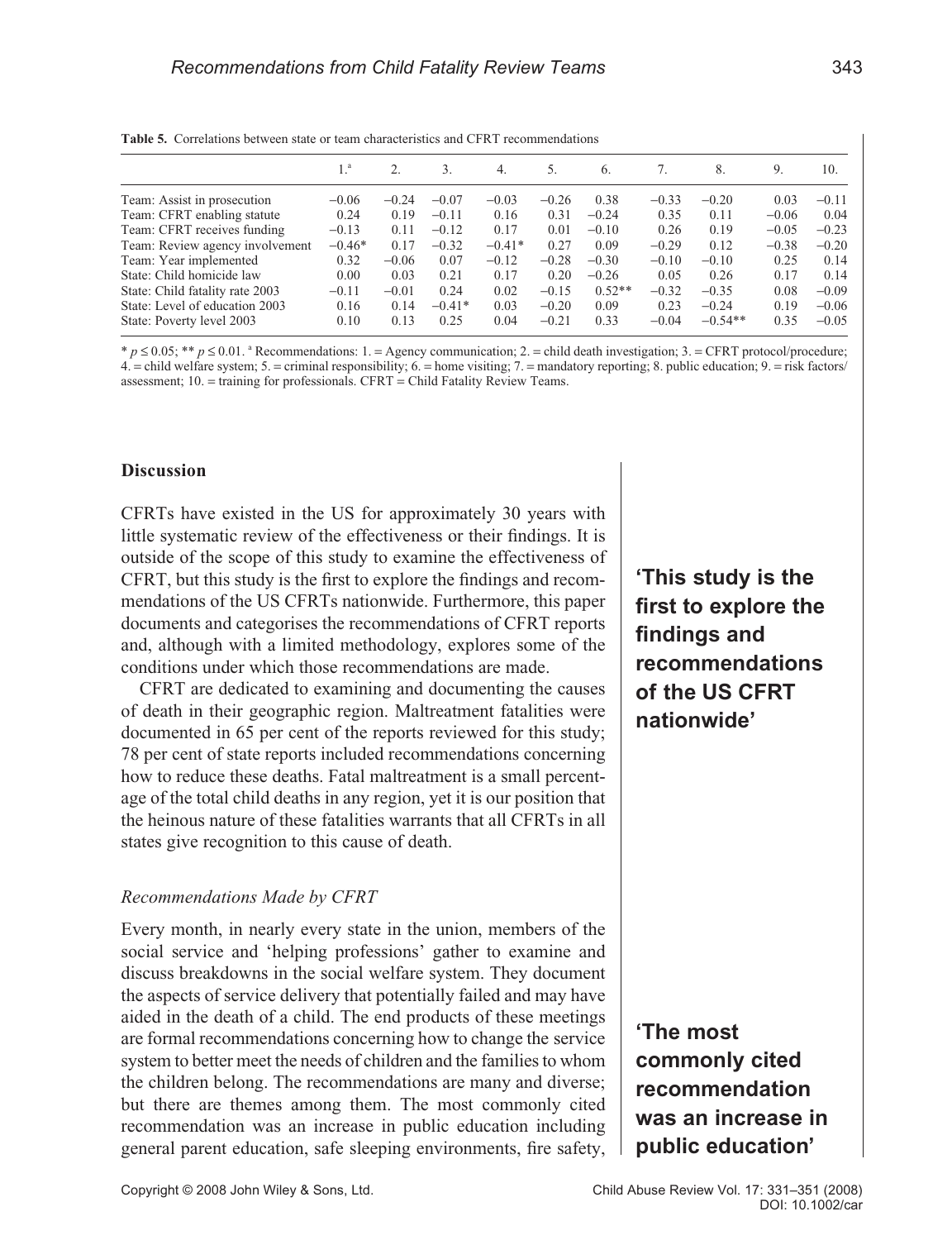motor vehicle-related neglect and shaken baby syndrome. Public education is believed to be an important prevention tool and has contributed to the decline of a number of social problems including sexual abuse (Jones *et al.*, 2001, 2006), diagnoses of HIV positive (Crepaz *et al.*, 2006; Herbst *et al.*, 2005) and smoking (Chen *et al.*, 2003; Hwang *et al.*, 2004; Levy *et al.*, 2004; Younoszai *et al.*, 1999). Parenting education has been noted to change some parenting behaviours, but comprehensive programmes are necessary to effectively change high-risk or maltreating behaviours (Barth *et al.*, 2005; Lundahl *et al.*, 2006).

Changes to and improvements in child death investigations were often cited by US CFRT reports. Most often recommendations concerned increased training and changes in protocol relating to child death investigations and autopsy procedure. A number of US agencies sponsor such training. The US Centers for Disease Control and Prevention offer training in the proper investigation and identification of unexplained infant deaths; the US National District Attorneys Association provides training concerning the investigation and prosecution of child fatality and physical abuse; and the US Institute of Police Technology and Management offers a course in child fatality investigations.

Another often-cited recommendation was a call for attention to and improvements in risk factors and assessments. An often-noted failure of the child welfare system (Gelles, 1996; Munro, 2005b; Murphy, 1997; Rushton and Dance, 2005; Shlonsky and Wagner, 2005), CFRTs have called for more attention to risk factors and more comprehensive risk assessments—to examine more family members, to examine cases with more depth, and to adequately assess families during the before and after phases of reunification between parents and children. Because of concerns regarding human error in judging the severity of child welfare cases, the profession has recently experimented with computerised means of assessing the capacity of caregivers to parent their children. Such experimentation has had limited success (Schwalbe, 2004; Schwartz, 1987; Shlonsky and Wagner, 2005); but the profession continues to explore decision-making models as a way to potentially reduce the number of false negatives in the child welfare profession. In fact, Munro (2005a, 2005b) argues that the child welfare profession should model itself after other potentially highrisk professions, such as engineering, that also deal with the causes and consequences of human error.

Another often-noted recommendation concerned increased training for different professional caretakers, such as childcare workers and foster parents; child welfare workers with regard to supervision; home visitors and domestic violence workers; health providers in the identification of child maltreatment; and mental health providers with regard to maltreating parents and the specific needs

**'CFRTs have called for more attention to risk factors and more comprehensive risk assessments'**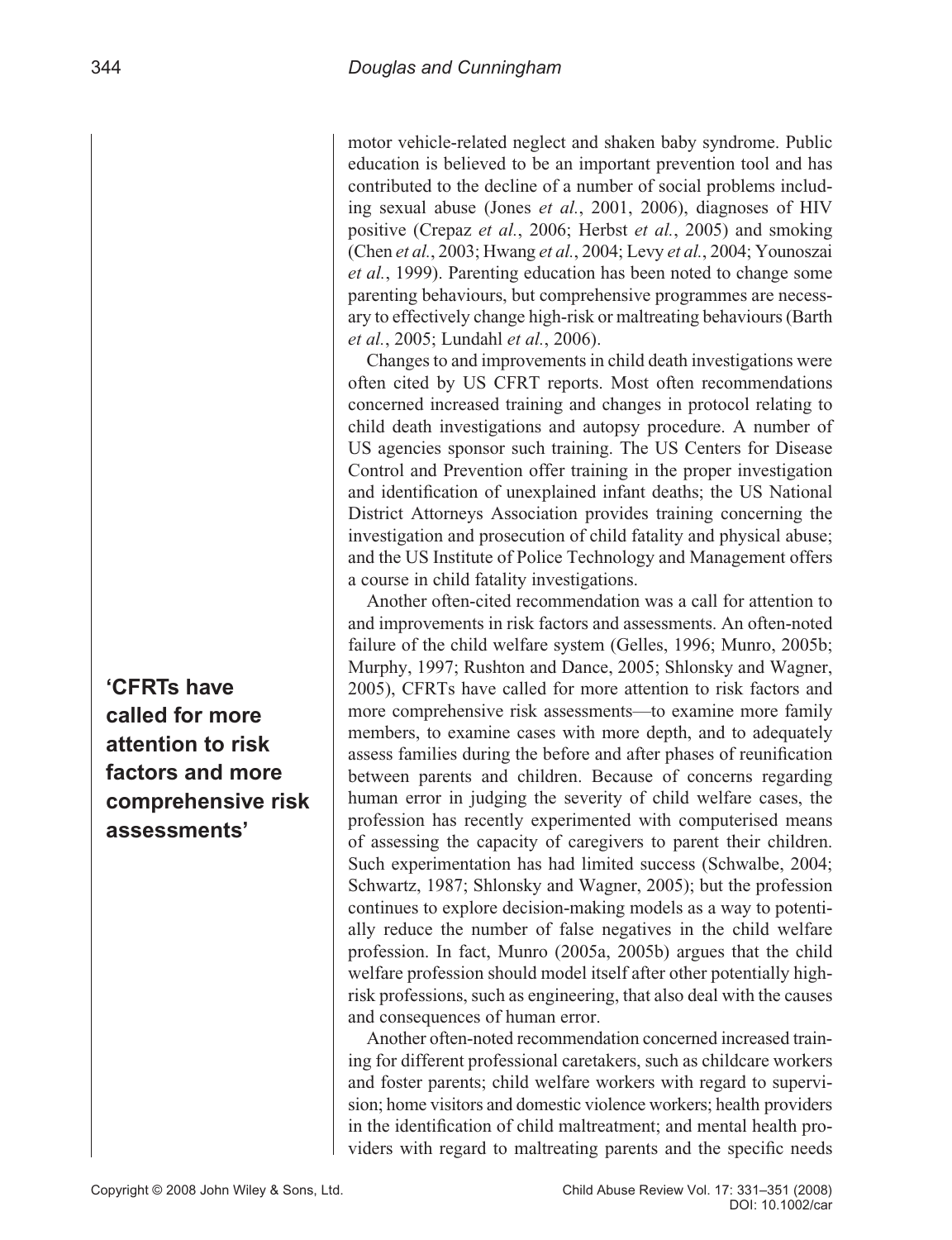of maltreated children. Historically, the child welfare profession has made repeated calls to train professionals to more adequately identify and meet the needs of children and families (Kenny, 2001, 2004; Lawrence and Brannen, 2000; Weinstein *et al.*, 2001). This continues today with calls to better train human service workers in the relationship between intimate partner violence and child maltreatment (Magen *et al.*, 2000) concerning changes in policy and practice implementation (Horwath, 2001), for foster and adoptive parents and for public health home visiting workers concerning child maltreatment (LeCroy and Whitaker, 2005).

An often-cited recommendation concerned improving communication within the child welfare profession and with other agencies. These concerns are not new and have been expressed elsewhere (Darlington *et al.*, 2005; Firestone, 2004). Problems include inadequate tracking systems, overloaded caseworkers and systems, inadequate decision-making protocols, high turn-over rates and dissatisfaction, confidentiality, barriers across state and county lines, conflict over clients and different approaches based on ideology (Bruns *et al.*, 2006; Curry *et al.*, 2005; Gelles, 2003; Lachman and Bernard, 2006; Lawrence-Webb and Cornelius, 2006; Michàlle *et al.*, 2006; Reder and Duncan, 2003; Stoesz, 2006; Zell, 2006). The child welfare system has grappled with such problems since its inception (Murphy, 1997) and continues to do so today. Some helping professionals suggest bringing together multi-agency trainings to openly discuss common misunderstandings and the roles and responsibilities of child welfare professionals (Murphy *et al.*, 2006; Packard *et al.*, 2006).

Finally, the remaining areas of recommendations with frequent citations concerned protocols and procedures for the activities of CFRT, mandatory reporting and changes in the child welfare system. These recommendations point to important trends within the larger child welfare system. CFRT have been in existence in the US in one form or another since the early 1970s, but at this point, they are not standardised, are relatively unorganised and remain unevaluated as to their effectiveness (Douglas, 2005; Webster *et al.*, 2003). Organising efforts, such as those by the US National Center on Fatality Review [\(http://www.ican-ncfr.org/\)](http://www.ican-ncfr.org/) and more serious examination to determine the effectiveness of CFRT, such as in the case of Georgia (Kellermann *et al.*, 1999), will likely improve this social service initiative.

Since the implementation of the US mandatory reporting laws, there have been regular calls to train mandated reporters. There are repeated requests to train physicians, teachers, mental health professionals, members of the clergy and in some states—the public at large (Ewigman *et al.*, 1993; Besharov, 1990; Johnson, 1993; McDaniel, 2006; Waugh and Bonner, 2002; Webster *et al.*, 2005). Professionals who sit on CFRTs are also concerned about the

**'An often-cited recommendation concerned improving communication within the child welfare profession and with other agencies'**

**'Bringing together multi-agency trainings to openly discuss common misunderstandings and the roles and responsibilities of child welfare professionals'**

**'There are repeated requests to train physicians, teachers, mental health rofessionals, members of the clergy and in some states—the public at large'**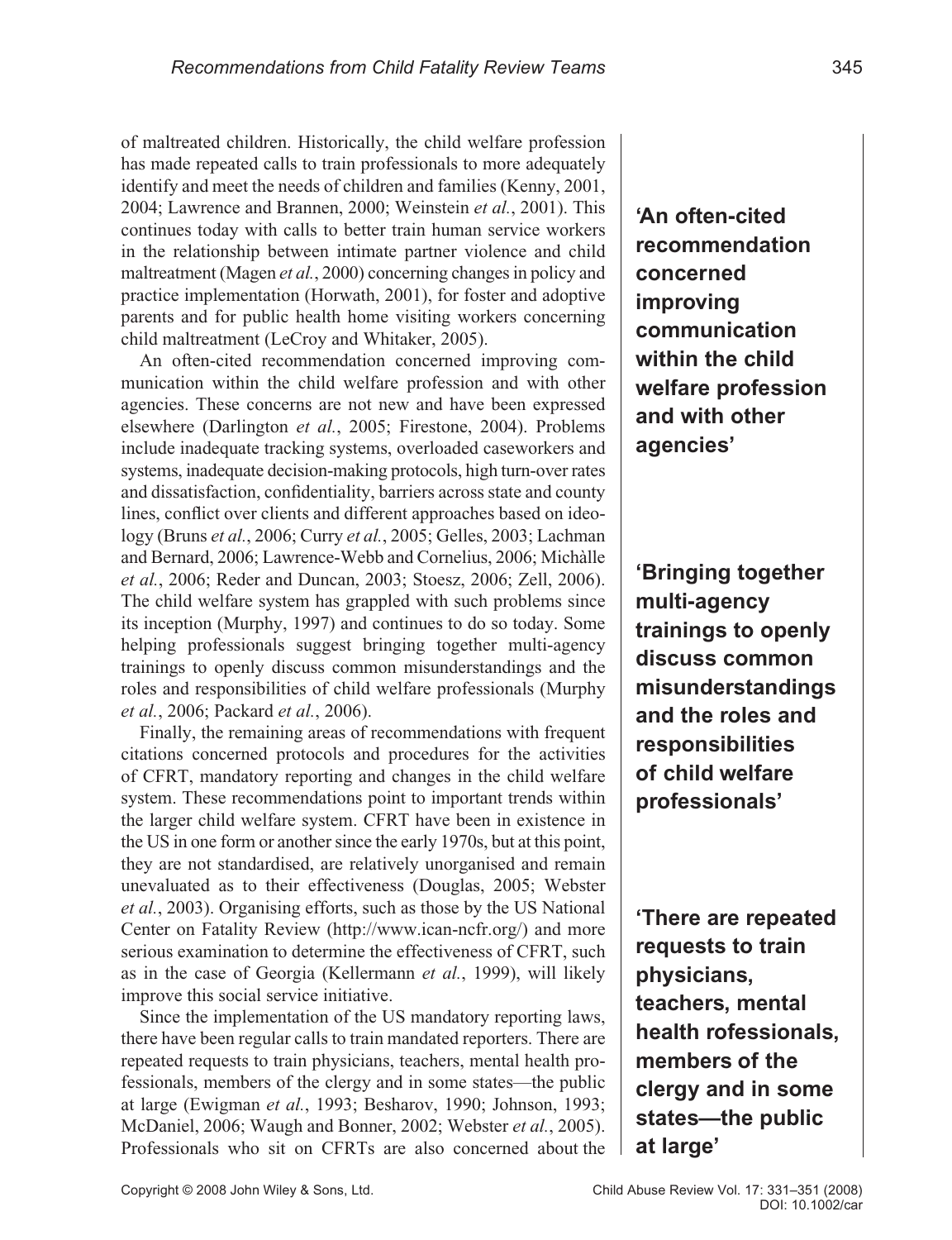degree to which mandated reporters are able to identify maltreatment and the extent to which they are willing to report known or suspected maltreatment. At the same time, recent research indicates that there is no bivariate relationship between legislation that mandates professional groups to report maltreatment and actual reporting rates by those professional groups (Douglas and Cunningham, 2008). Thus, it is difficult to determine what prompts professionals to report suspected or known maltreatment.

#### *Factors Associated with Recommendations*

The bivariate correlations indicated that many factors are associated with risk assessment. Teams that made recommendations concerning risk assessment were more likely to make recommendations concerning agency communication, child death investigations, and CFRT protocol and procedures. It is possible that concern regarding risk factors and assessment serve as an important marker for larger problems within the team's child welfare system. Gelles (1996) has suggested that attention to risk factors and risk assessment are not only key, but necessary first steps to improve the child welfare system.

The results of the bivariate correlations between team or state characteristics and recommendations are often self-evident. For example, teams primarily concerned with agency involvement in children's deaths were more likely to make recommendations concerning agency communication and the child welfare system.

# *Limitations*

There are several limitations of this study. First, this study is exploratory with few controls in place. This makes it more difficult to draw firm conclusions from the data. Second, this study has a small sample size, thus limiting the complexity of the statistical analyses that could be performed. Third, we intended to perform a nationwide study of CFRT; data from only 37 of the 50 US states were available. Fourth, we conducted 140 bivariate correlations which increases the risk of committing a Type I error. We did not take steps to control for this using a more stringent method, such as the Bonferroni correction, because our research at this stage is exploratory and we are reporting potential trends and areas that may deserve closer attention in future research. Should we have used the Bonferroni correction, no relationships would have been statistically significant. Finally, this study examined reports which summarised individual death reviews; we have no assurance that CFRT practised reliable methodology with their data, which is a potential threat to the validity of this study.

**'The results of the bivariate correlations between team or state characteristics and recommendations are often self-evident'**

**'We are reporting potential trends and areas that may deserve closer attention in future research'**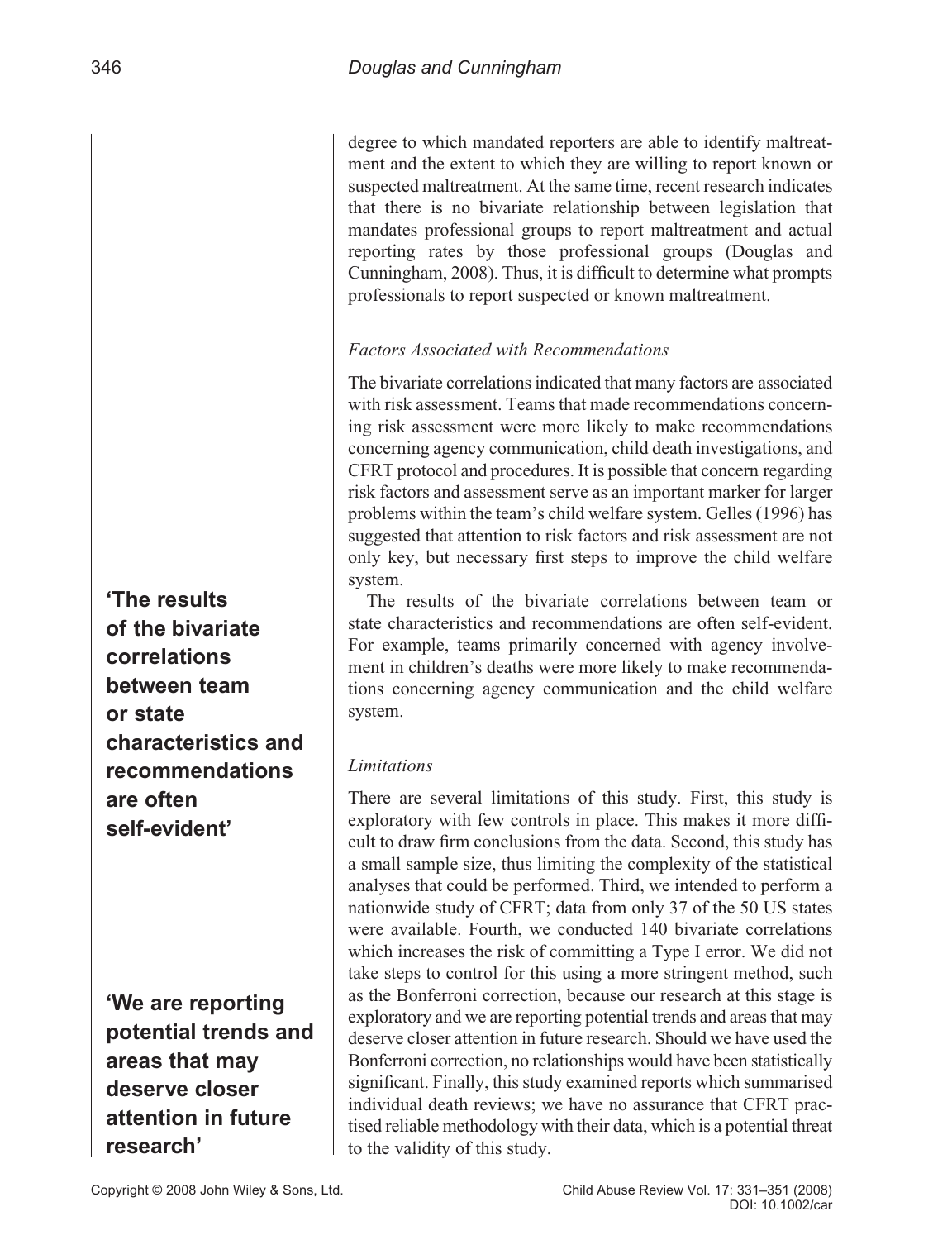#### **Conclusion**

One of the factors that made this research arduous was the lack of uniformity between the team reports. A number of steps could be taken to make future studies less difficult.

- 1. Child maltreatment fatalities are not always identified in reports, either because a state did not identify any maltreatment fatalities or because maltreatment fatalities are not a priority of that state's CFRT. We recommend that all teams identify maltreatment fatalities (or the lack thereof) that occurred in their state, and that the summary demographic information for victims and perpetrators be presented.
- 2. CFRT reports cover different time periods; this is due to the differing number of children who die in each state in a given year. We recommend that reports should cover standardised periods of time, but nothing longer than three year periods. Otherwise, it is difficult to follow trends within a given timeframe.
- 3. We excluded 25 recommendations from our analyses because they lacked context. All CFRT recommendations for improvement should be paired with an identified problem.
- 4. Recommendations often lack specificity. For example, some teams recommended increased training for 'caregivers', which could include both family and professionals. To avoid confusion, CFRT should target specific populations in their recommendations.
- 5. Reports from CFRT should document when previously identified problems have been addressed or remedied. Progress, as much as 'failure' is worthy of note.

There is evidence that the recommendations of US CFRT have influenced state-level policy and protocol (Peddle *et al.*, 2002) but they have not been subjected to a rigorous examination at a national or international level. When combined, the recommendations paint a picture of problems that plague the professions that respond to child maltreatment in the US. The recommendations that were summarised in this paper deserve serious attention, as they reflect the failures of the nation's social service system, as identified by those working 'in the trenches' with fatal maltreatment. Most important, we still do not know the effectiveness of CFRT to implement new practice and policy procedures and to prevent future maltreatment fatalities—an area that deserves concentrated attention in future studies.

#### **Acknowledgments**

The authors would like to thank Ellen Peters for her diligent work in tracking down the reports of CFRT, and for comments from the University of New Hampshire Family Research Laboratory/Crimes against Children Research Center on an earlier draft of this paper.

**'We recommend that reports should cover standardised periods of time, but nothing longer than three year periods'**

**'The recommendations that were summarised in this paper deserve serious attention'**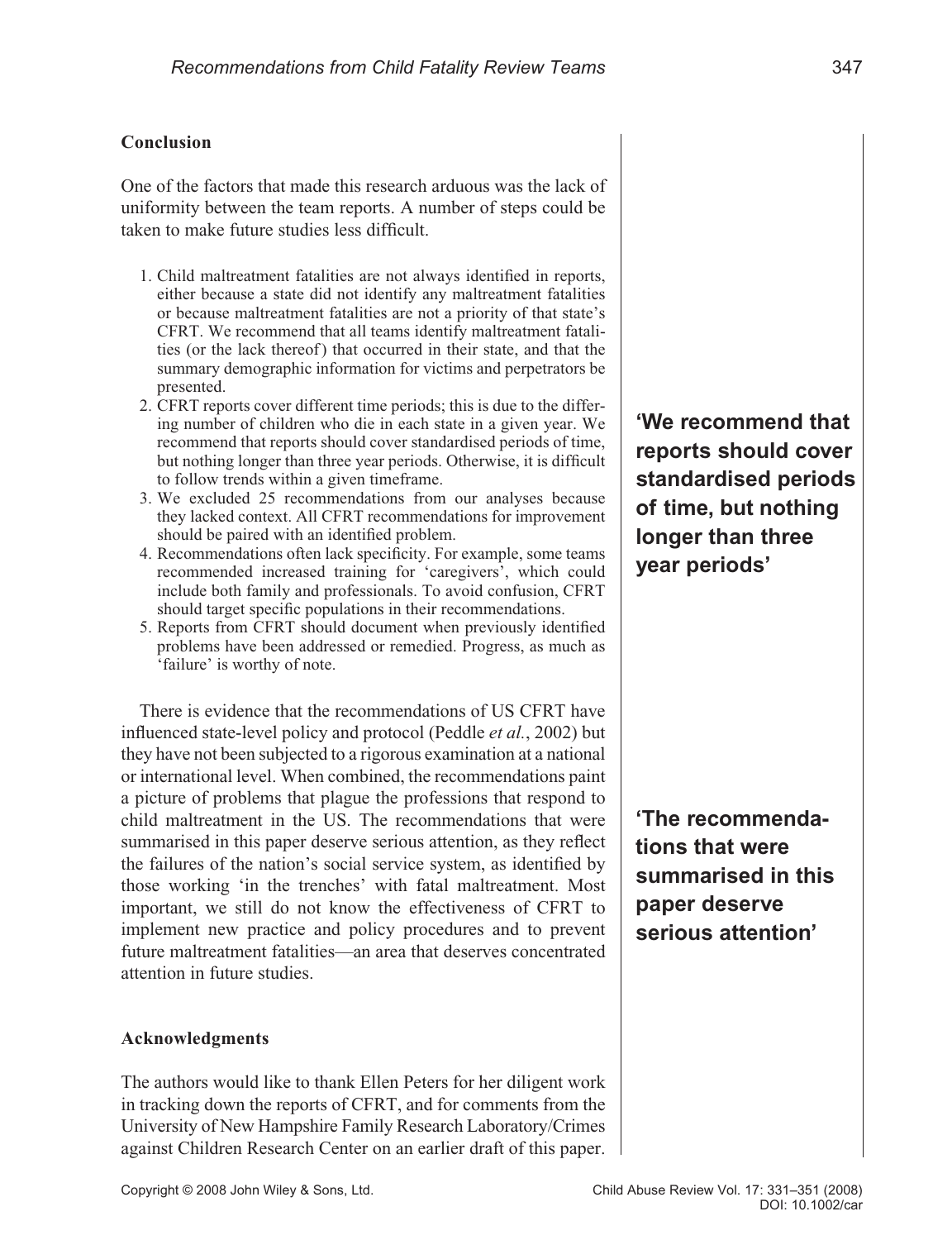Previous versions of this paper were presented at the Child & Family Maltreatment Conference, San Diego, CA, January 2005 and at the Public Policy Conference of the National Council on Family Relations, Washington, DC, April 2005.

#### **References**

- Baron L, Straus MA. 1989. *Four Theories of Rape in American Society: A State-level Analysis*. Yale University Press: New Haven, CT.
- Barth RP, Landsverk J, Chamberlain P, Reid JB, Rolls JA, Hurlburt MS, Farmer EMZ, James S, McCabe KM, Kohl PL. 2005. Parent-training programs in child welfare services: Planning for a more evidence-based approach to serving biological parents. *Research on Social Work Practice* **15**(5): 353– 371.
- Besharov DJ. 1990. Recognizing Child Abuse: A Guide for the Concerned. New York: Free Press.
- Brandon M, Dodsworth J, Rumball D. 2005. Serious case reviews: Learning to use expertise. *Child Abuse Review* **14**(3): 160–176. DOI: 10.1002/car.893
- Bruns EJ, Rast J, Peterson C, Walker J, Bosworth J. 2006. Spreadsheets, service providers, and the statehouse: Using data and the wraparound process to reform systems for children and families. *American Journal of Community Psychology* **38**(3): 201–212.
- Bunting L, Reid C. 2005. Reviewing Child Deaths—Learning from the American Experience. *Child Abuse Review* **14**(2): 82–96. DOI: 10.1002/car.886
- Chen X, Li G, Unger JB, Liu X, Johnson CA. 2003. Secular trends in adolescent never smoking from 1990 to 1999 in California: an age-period-cohort analysis. *American Journal Of Public Health* **93**(12): 2099–2104.
- Cooper L. 2005. Implications of media scrutiny for a child protection agency. *Journal of Sociology and Social Welfare* **32**(3): 107–121.
- Crepaz N, Lyles CM, Wolitski RJ, Passin WF, Rama SM, Herbst JH, Purcell DW, Malow RM, Stall R. 2006. Do prevention interventions reduce HIV risk behaviours among people living with HIV? A meta-analytic review of controlled trials. *AIDS (London, England)* **20**(2): 143–157.
- Curry D, McCarragher T, Dellmann-Jenkins M. 2005. Training, transfer, and turnover: Exploring the relationship among transfer of learning factors and staff retention in child welfare. *Children and Youth Services Review* **27**(8): 931–948.
- Darlington Y, Feeney JA, Rixon K. 2005. Practice challenges at the intersection of child protection and mental health. *Child & Family Social Work* **10**(3): 239–247.
- Douglas EM. 2005. Child maltreatment fatalities: What do we know, what have we done and where do we go from here? In *Child Victimization*, Kendall-Tackett K, Gaicomoni S (eds). Civic Research Institute: Kingston, NJ; 4.1–4.18.
- Douglas EM, Cunningham JM. 2008. The influence of mandatory reporting laws concerning child maltreatment on reporting behaviors: An analysis of state statute and state characteristics. Paper presented at the  $8<sup>th</sup>$  Annual State Politics and Policy Conference.
- Durfee M, Durfee DT, West MP. 2002. Child fatality review: An international movement. *Child Abuse & Neglect* **26**: 619–636.
- Durfee MJ, Durfee DT. 1995. Multi-agency child death review teams: experience in the United States. *Child Abuse Review* **4**: 377–381.
- Durfee MJ, Gellert GA, Durfee DT. 1992. Origins and clinical relevance of child death review teams. *Journal of the American Medical Association* **267**(23): 3172–3175.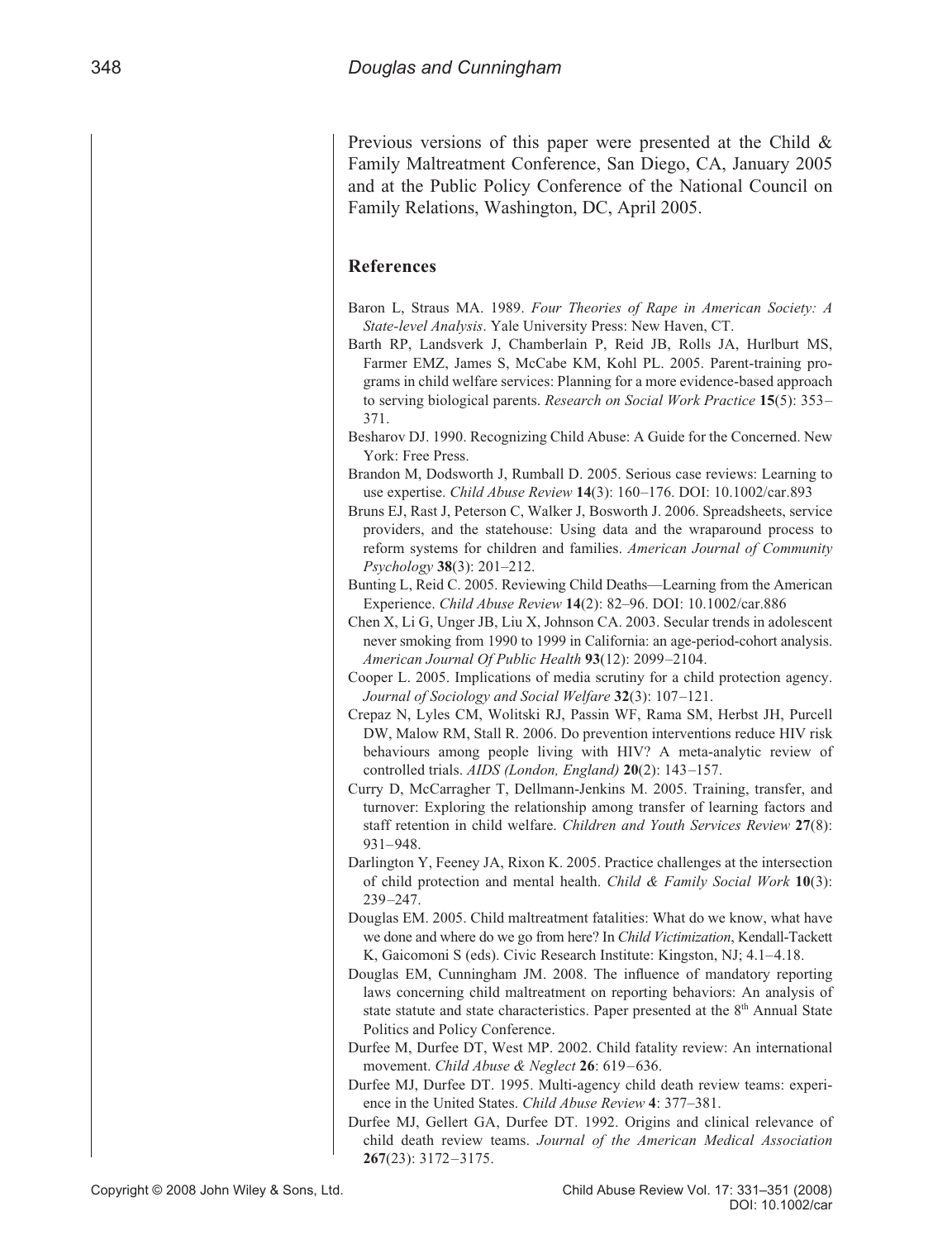- Ewigman B, Kivlahan C, Land G. 1993. The Missouri fatality study: Underreporting of maltreatment fatalities among children younger than five years of age, 1983 through 1986. *Pediatrics* **91**(2): 330–337.
- Firestone G. 2004. Models of Collaboration in Family Law. *Family Court Review* **2004**(42): 2.
- Gellert GA, Maxwell RM, Durfee MJ, Wagner GA. 1995. Fatalities assessed by the orange county child death review team, 1989 to 1991. *Child Abuse & Neglect* **19**(7): 875–883.
- Gelles RJ. 1996. *The book of David: How preserving families can cost children's lives*. Basic Books: New York.
- Gelles RJ. 2000. How evaluation research can help reform and improve the child welfare system. In *Program evaluation and family violence research*, Ward SK, Finkelhor D (eds). The Haworth Maltreatment & Trauma Press: Binghamton, NY; 7–28.
- Gelles RJ. 2003. Failure to protect: Interview—Richard Gelles [electronic ver[sion\]. Available: http://www.pbs.org/wgbh/pages/frontline/shows/fostercare/](http://www.pbs.org/wgbh/pages/frontline/shows/fostercare/inside/gelles.html) inside/gelles.html [17 February 2007].
- Herbst JH, Sherba RT, Crepaz N, Deluca JB, Zohrabyan L, Stall RD, Lyles CM. 2005. A meta-analytic review of HIV behavioral interventions for reducing sexual risk behavior of men who have sex with men. *Journal Of Acquired Immune Deficiency Syndromes* **39**(2): 228–241.
- Horwath J. 2001. Child care practice innovations: Using a model of change to develop training strategies. *Child Abuse Review* **10**(1): 18–34.
- Hwang MS, Yeagley KL, Petosa R. 2004. A meta-analysis of adolescent psychosocial smoking prevention programs published between 1978 and 1997 in the United States. *Health Education & Behavior: The Official Publication of The Society For Public Health Education* **31**(6): 702–719.
- Johnson CF. 1993. Physicians and medical neglect: Variables that affect reporting. *Child Abuse & Neglect* **17**: 605–612.
- Jones LM, Finkelhor D, Kopiec K. 2001. Why is sexual abuse declining? A survey of state child protection administrators. *Child Abuse & Neglect* **25**(9): 1139–1158.
- Jones LM, Finkelhor D, Halter S. 2006. Child maltreatment trends in the 1990s: Why does neglect differ from sexual and physical abuse? *Child Abuse & Neglect* **11**(2): 107–120.
- Kellermann AL, Thomas W, Henry G, Wald M, Fajman NN, Carter J. 1999. The best intentions: An evaluation of the child fatality review process in Georgia. Available: <http://www.sph.emory.edu/CIC/gafatality.html>[12 October 2003].
- Kenny MC. 2001. Child abuse reporting: teachers' perceived deterrents. *Child Abuse & Neglect* **25**(1): 81–92.
- Kenny MC. 2004. Teachers' attitudes toward and knowledge of child maltreatment. *Child Abuse & Neglect* **28**(12): 1311–1319.
- Lachman P, Bernard C. 2006. Moving from blame to quality: How to respond to failures in child protective services. *Child Abuse & Neglect* **30**(9): 963–968.
- Lawrence LL, Brannen SJ. 2000. The impact of physician training on child maltreatment reporting: a multi-specialty study. *Military Medicine* **165**(8): 607–611.
- Lawrence-Webb C, Cornelius LJ. 2006. Interstate compact-A resource for meeting the needs of children: Implications for service delivery and policy development. *Children and Youth Services Review* **28**(2): 212–226.
- LeCroy CW, Whitaker K. 2005. Improving the quality of home visitation: An exploratory study of difficult situations. *Child Abuse & Neglect* **29**(9): 1003–1013.
- Levy DT, Romano E, Mumford EA. 2004. Recent trends in home and work smoking bans. *Tobacco Control* **13**(3): 258–263.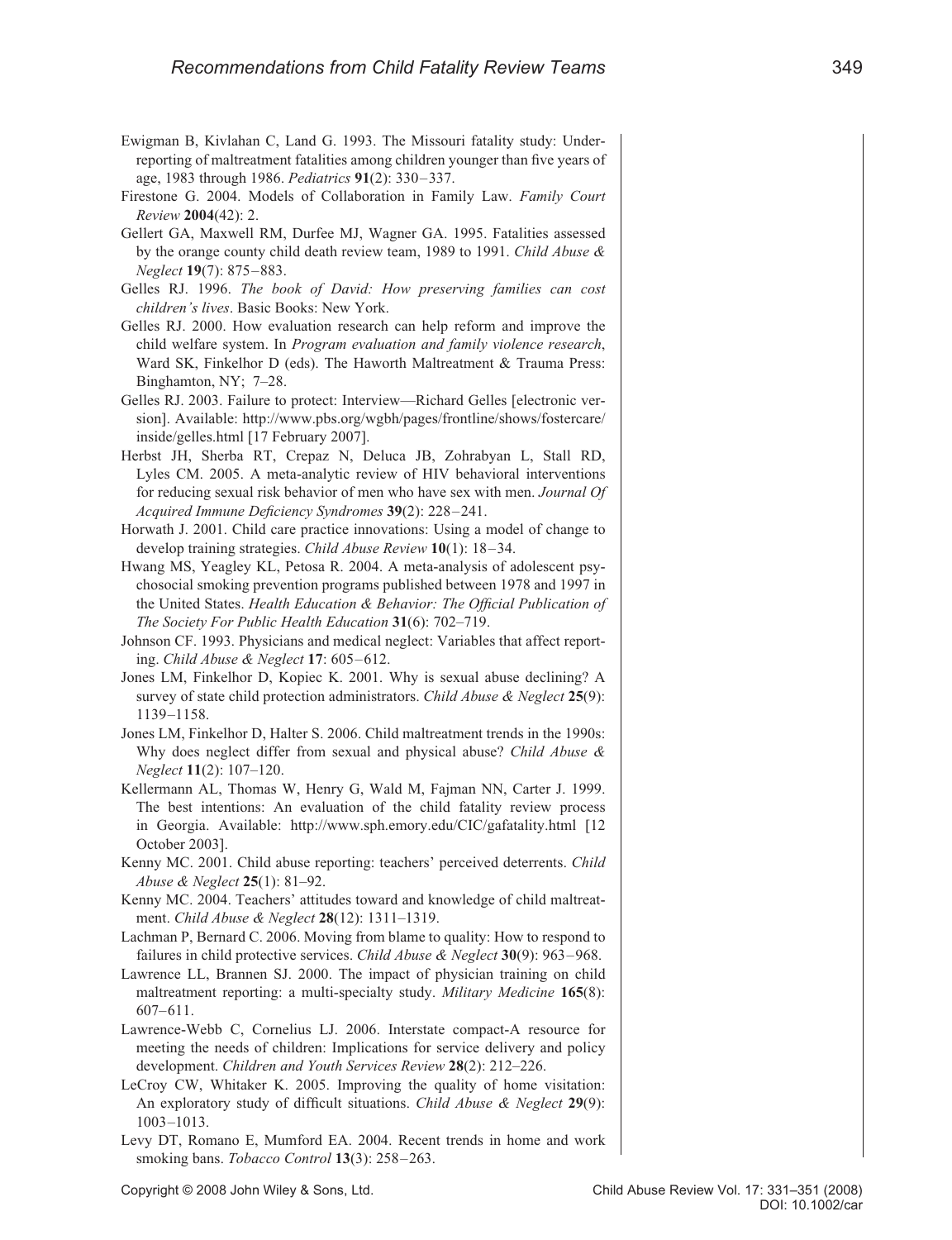- Luallen JJ, Rochat RW, Smith SM, O'Neil J, Rogers MY, Bolen JC. 1998. Child fatality review in Georgia: a young system demonstrates its potential for identifying preventable childhood deaths. *South Medical Jounal* **91**(5): 414– 419.
- Lundahl BW, Nimer J, Parsons B. 2006. Preventing Child Abuse: A Meta-Analysis of Parent Training Programs. *Research on Social Work Practice* **16**(3): 251–262.
- Magen RH, Conroy K, Del Tufo A. 2000. Domestic violence in child welfare preventative services: Results from an intake screening questionnaire. *Children and Youth Services Review* **22**(3–4): 251–274.
- McClain PW, Sacks JJ, Froehlke RG, Ewigman BG. 1993. Estimates of fatal child abuse and neglect, United States, 1979 though 1988. *Pediatrics* **91**(2): 338–434.
- McCurdy K, Daro D. 1994. Child Maltreatment: A national survey of reports and fatalities. *Journal of Interpersonal Violence* **9**(1): 75–94.
- McDaniel M. 2006. In the eye of the beholder: The role of reporters in bringing families to the attention of child protective services. *Children and Youth Services Review* **28**(3): 306–324.
- Michàlle E, Barak M, Levin A, Nissly JA, Lane CJ. 2006. Why do they leave? Modeling child welfare workers' turnover intentions. *Children and Youth Services Review* **28**(5): 548–577.
- Miller NA, Kitchener M, Elder KT, Kang Y, Rubin A, Harrington C. 2005. Variation by disability in state predictors of Medicaid 1915c waiver use and expenditures. *The Gerontologist* **45**(6): 764–772.
- Munro E. 2005a. A Systems Approach to Investigating Child Abuse Deaths. *British Journal of Social Work* **35**(4): 531–546.
- Munro E. 2005b. What tools do we need to improve identification of child abuse? *Child Abuse Review* **14**(6): 374–388. DOI: 10.1002/car.921
- Murphy M, David C, Race D, Johnson M, Long T. 2006. Standards—A new baseline for interagency training and education to safeguard children? *Child Abuse Review* **15**(2): 38–151. DOI: 10.1002/car.934
- Murphy P. 1997. *Wasted: The plight of America's unwanted children*. Ivan R. Dee Publisher: Chicago.
- National Center for Prosecution of Child Abuse. 2006. Child abuse crimes: [Child homicide. Available: http://www.ndaa.org/apri/programs/ncpca/statutes.](http://www.ndaa.org/apri/programs/ncpca/statutes.html#) html# [Access date: 30 October 2006].
- National Center on Child Fatality Review. Available[: http://ican-ncfr.org/](http://ican-ncfr.org/)
- Packard T, Jones L, Nahrestedt K. 2006. Using the image exchange to enhance interdisciplinary team building in child welfare. *Child & Adolescent Social Work Journal* **23**(1): 86–106.
- Peddle N, Wang C-T, Diaz J, Reid R. 2002. Current trends in child abuse prevention and fatalities: The 2000 Fifty State Survey (1 September 2008). Available: [http://www.pcao.org/resources/pdfs/2000\\_50\\_survey.pdf](http://www.pcao.org/resources/pdfs/2000_50_survey.pdf)
- Reder P, Duncan S. 1999. *Lost innocents: A follow-up study of fatal child abuse*. Taylor & Frances/Routledge: Florence, KY, US.
- Reder P, Duncan S. 2003. Understanding communication in child protection networks. *Child Abuse Review* **12**(2): 82–100.
- Rimsza ME, Schackner RA, Bowen KA, Marshall W. 2002. Can Child Deaths be prevented? The Arizona Child Fatality Review Program Experience. *Pediatrics* **110**(1): 11.
- Rushton A, Dance C. 2005. Negative parental treatment of the singled-out child: Responses to the problem by health visitors, social services departments and child and adolescent mental health services. *Clinical Child Psychology and Psychiatry* **10**(3): 413–428.